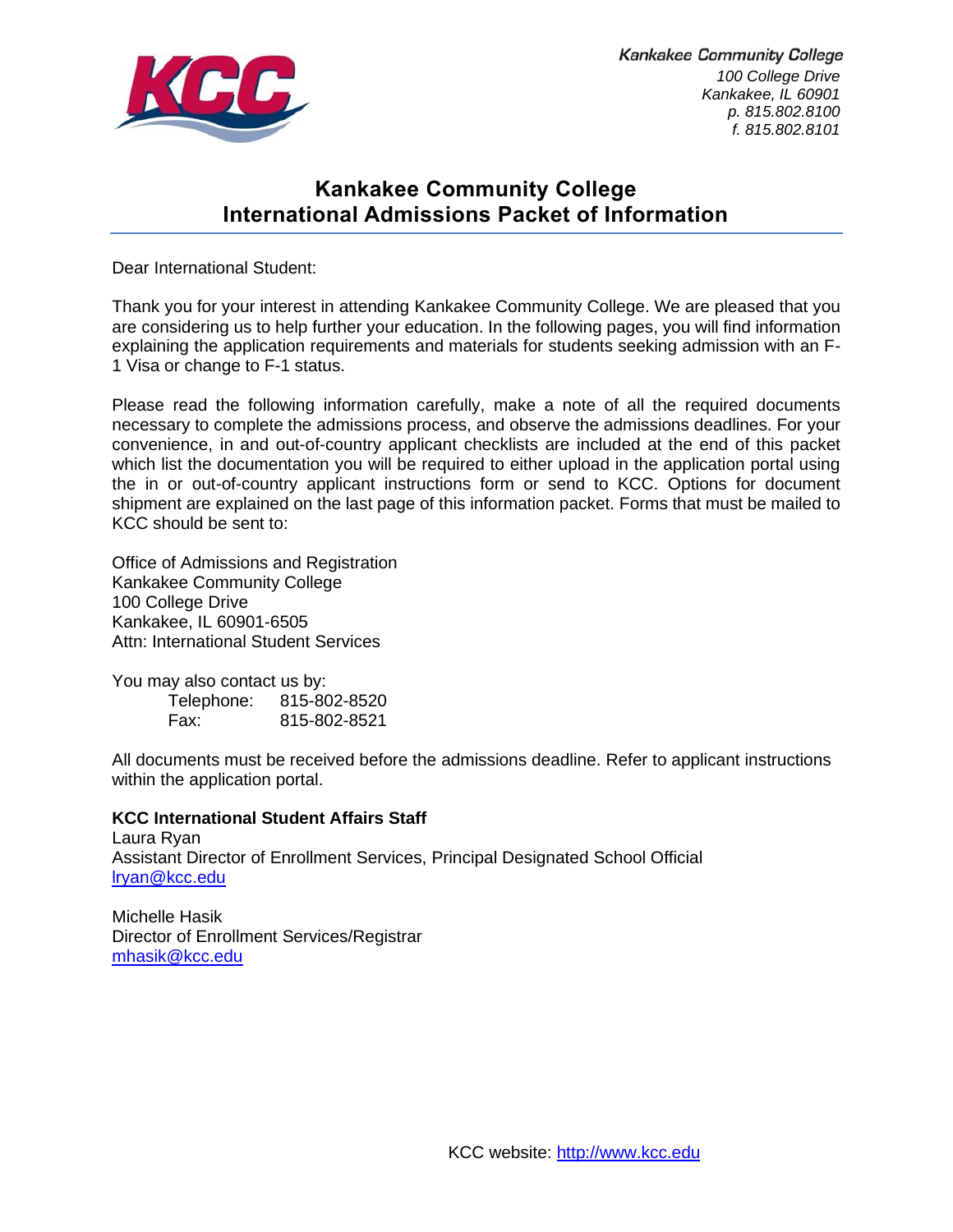# INTERNATIONAL ADMISSIONS PACKET CONTENTS

| VISA INFORMATION AND SEVIS FEE PROSPECTIVE INTERNATIONAL STUDENTS OUTSIDE THE UNITED |  |
|--------------------------------------------------------------------------------------|--|
|                                                                                      |  |
|                                                                                      |  |
|                                                                                      |  |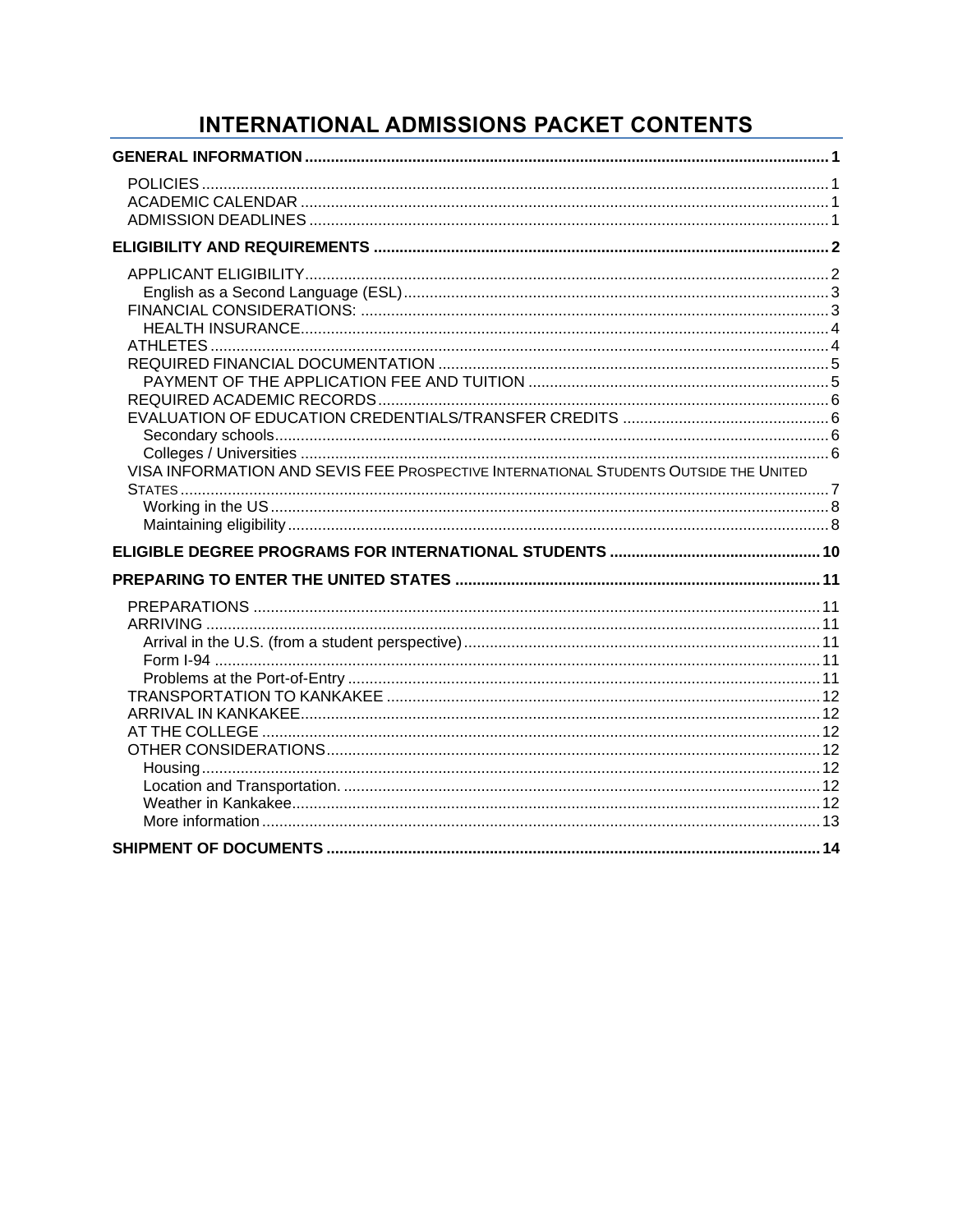# **GENERAL INFORMATION**

# <span id="page-2-1"></span><span id="page-2-0"></span>**POLICIES**

The Kankakee Community College (KCC) board of trustees has established the following procedures and requirements for the admission of international (non U.S. resident) students. This policy is established to meet the U.S. Department of Homeland Security (DHS) requirements and to provide a program with academic integrity at the college while also assuring that the students' out-of-the-classroom experiences are regulated and appropriate for an international experience.

The college's board of trustees encourages having students from foreign countries study at KCC and believes that local students also will benefit by having students from other countries in their classes, as well as in the extracurricular aspects of the college's programs. The exposure to various cultures, perspectives, and interpersonal relationships makes KCC a richer place for pursuing higher education.

# <span id="page-2-2"></span>**ACADEMIC CALENDAR**

- Two 16-week semesters (Fall and Spring)
- Six-week and eight-week (condensed summer terms)

**Fall Semester** - late August through the middle of December **Spring Semester** - early January through the middle of May **Summer Term** (six-week) - late May through the end of June **Summer Term** (eight-week) - early June through the end of July

- New students may only begin their studies at the college during a fall or spring semester.
- Transfer students from U.S. institutions may begin in a fall, spring, or summer term (eight-week).
- The current academic calendar is linked below: <http://www.kcc.edu/students/academics/Pages/academiccalendar.aspx>

# <span id="page-2-3"></span>**ADMISSION DEADLINES**

#### **New students applying from abroad**

- o **July 1** for fall semester
- o **Nov. 1** for spring semester

#### **Transfer students (in F-1 status) currently attending U.S. institutions**

- o **Aug. 1** for the fall semester
- o **Dec. 1** for the spring semester
- o **May 1** for summer term (eight-week session)

#### **Change of Status**

- o **July 1** for fall semester
- o **Nov. 1** for spring semester

**\****Please note that students who enter the U.S. on a visitor's visa will have to apply for a change of visa*  status after being accepted to the college. This process can take several months, and students are not permitted to begin their studies until the change is approved. It is a good idea for prospective students to inform the consular officer of their intent to choose a school on the visit. It is advisable and usually takes less time to receive a student visa if students return to their home country and make a visa appointment with the U.S. embassy or consulate. Review [Change of Status](https://studyinthestates.dhs.gov/students/complete/change-of-status) on the Study in the States webpage and [Changing to a](https://www.uscis.gov/working-united-states/students-and-exchange-visitors/students-and-employment/changing-a-nonimmigrant-f-or-m-student-status)  [Nonimmigrant F or M Student Status](https://www.uscis.gov/working-united-states/students-and-exchange-visitors/students-and-employment/changing-a-nonimmigrant-f-or-m-student-status) on the U.S. Citizenship and Immigration Services webpage.

# **ACCEPTANCE**

International applicants needing a Form I-20 will not be considered for acceptance until all required admissions documents are received in the Admission's Office. Once all documents have been received and approved, students will be issued a certificate for F-1 student status (Form I-20) along with their acceptance letter.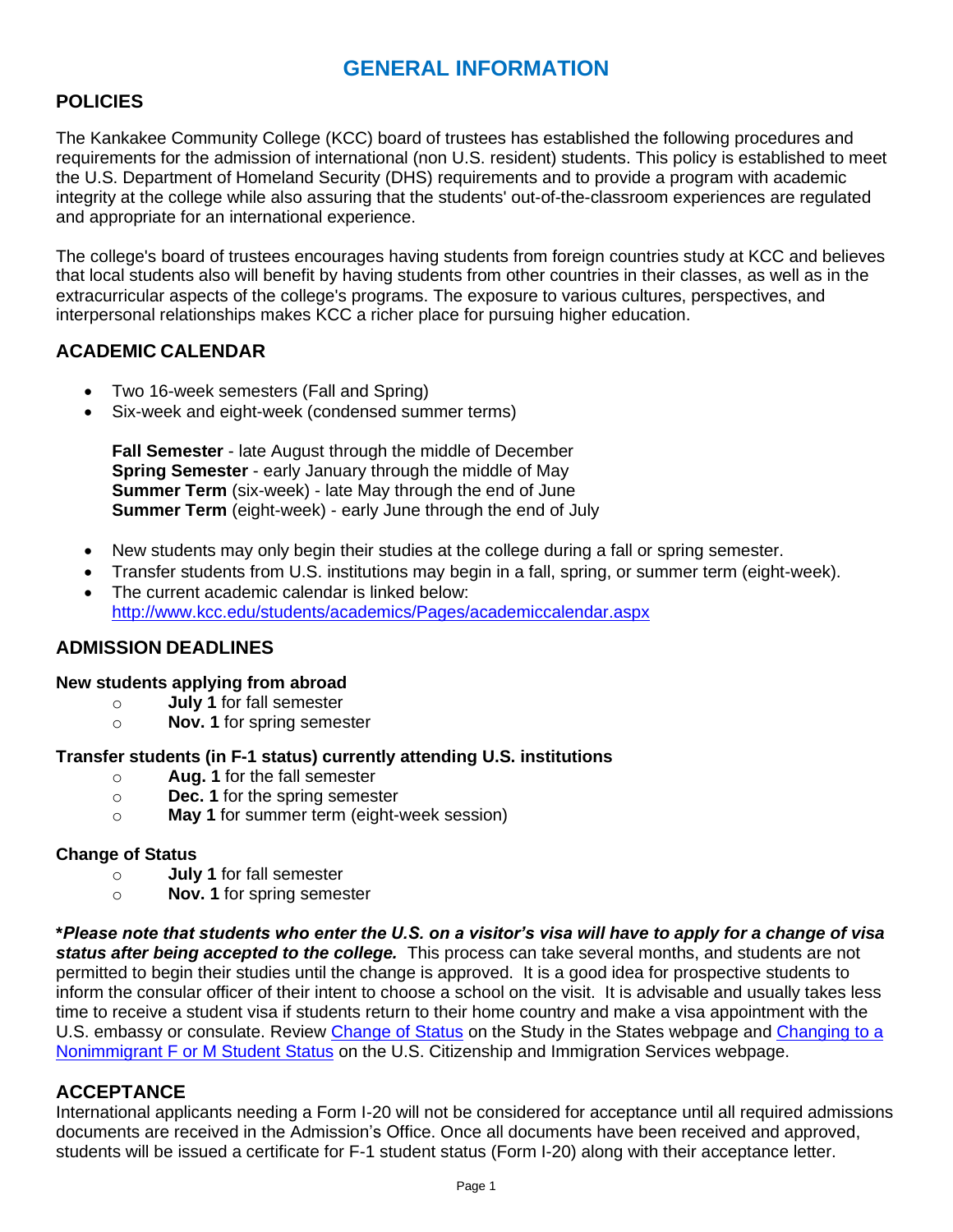# **ELIGIBILITY AND REQUIREMENTS**

# <span id="page-3-1"></span><span id="page-3-0"></span>**APPLICANT ELIGIBILITY**

**Applicants must**

- **Be at least 17 years of age**
- **Have completed the equivalent of a United States secondary school education (12 years of formal education) and have the appropriate diplomas**
- **Have demonstrated English proficiency in one of the following ways:**
	- o Have a minimum TOEFL (Test of English as a Foreign Language) scores of 520 (paper), 190 (computerized), or 68 (Internet) are required. Scores must be from the last two years.
		- $\circ$  Official ACT scores for evaluation. The minimum admission score is an ACT English or ACT reading score of 19. Scores must be from the last two years.
		- o Official SAT scores for evaluation. The minimum admission score is an SAT Verbal/Reading score of 480. Scores must be from the last two years.
	- o **Applicants already in the United States** have the option to take a placement test at KCC (ACCCUPLACER NEXT GEN) to determine their English language level.
		- To be accepted, students must receive scores on the placement test that, as a minimum, place them into our Preparatory II (or higher) level English courses. Prepare for the test by visiting: [ACCUPLACER Next Gen Prep Info](https://www.kcc.edu/admissions/testing/) (click on prepare for the exams tab). Email [testingcenter@kcc.edu](mailto:testingcenter@kcc.edu) or call [815-802-8530](tel:+18158028530) to make an appointment. Bring photo identification such as a driver's license or passport with you to your appointment, and inform staff that you are an international applicant. These testing policies are subject to change.
	- o **In the following circumstances and with appropriate documentation, applicants may qualify for admission without submitting test results for English proficiency requirements:**
		- $\circ$  Successful completion of English Composition I at an accredited US college or university
		- $\circ$  Earned a bachelor or master's degree from an accredited US college or university
		- $\circ$  Most US high school graduates are not required to submit proof of English proficiency. Applicants who graduated from a US high school who have not completed college-level English or math courses and cannot provide ACT or SAT test scores, will need to take KCC's reading and math placement exams to determine placement. KCC advisors use test scores to register students for appropriate courses.
		- $\circ$  Language proficiency requirements for applicants of who are citizens of predominately native-English speaking countries will be considered on a case by case basis.
		- **NOTE: Scanned documents do not satisfy testing requirements**. Official score reports must be sent directly from the testing company to KCC with attention to Admissions and Registration. International students must also satisfy all other college testing requirements. If students are unable to provide ACT or SAT math scores that meet [KCC's testing requirements](https://www.kcc.edu/admissions/testing/) and they have not completed a college-level math course, they will be asked to take KCC's math placement exam upon arriving in the US and prior to registering for courses. Prepare for KCC's match placement exam, ALEKS by visiting: **ALEKS Prep Info** (click on prepare for the exams tab). Email [testingcenter@kcc.edu](mailto:testingcenter@kcc.edu) or call [815-802-8530](tel:+18158028530) to make an appointment. Bring photo identification such as a driver's license or passport with you to your appointment, and inform staff that you are an international applicant. These testing policies are subject to change.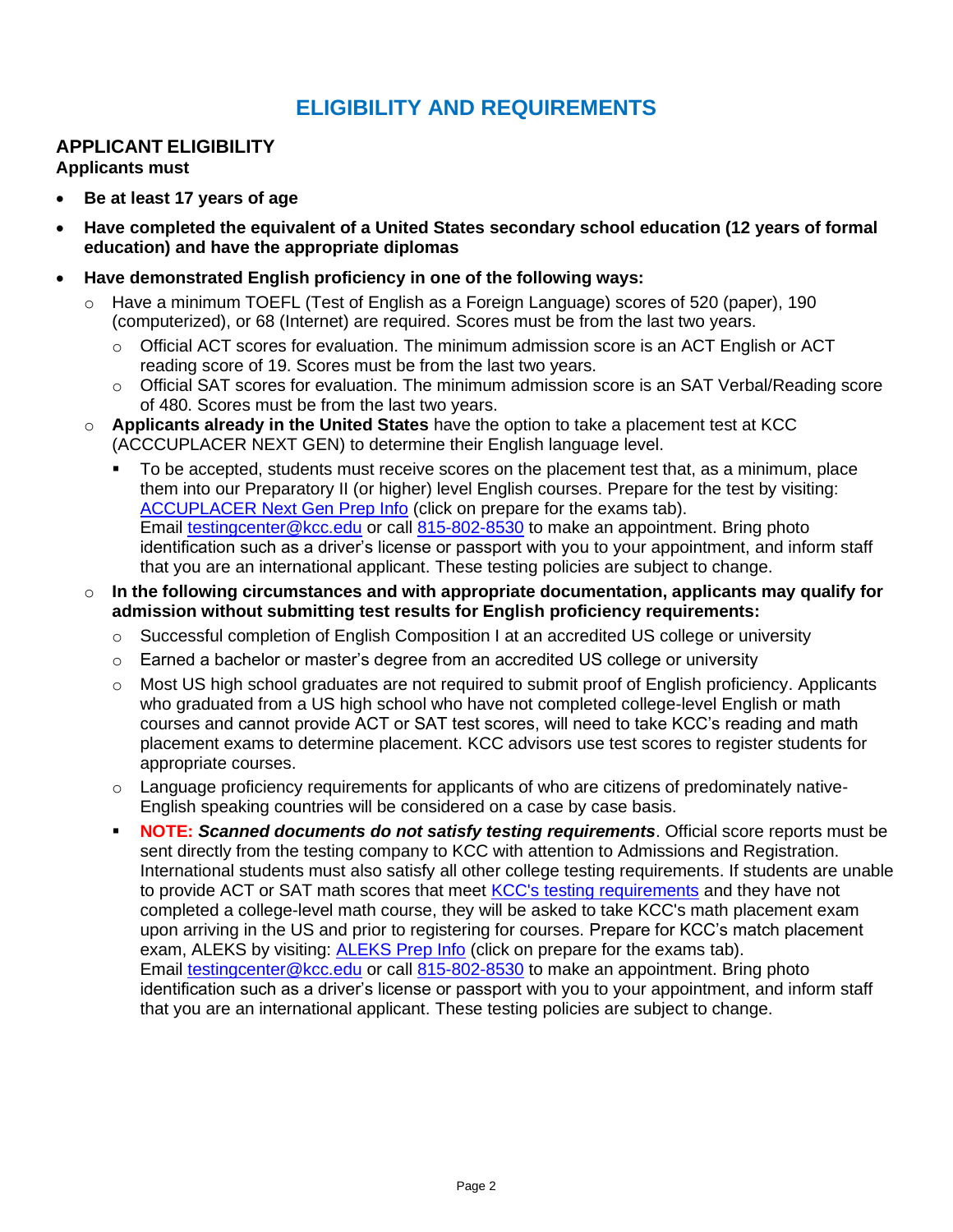# <span id="page-4-0"></span>**English as a Second Language (ESL)**

- KCC does not offer a U.S. government approved, accredited intensive ESL program.
- Students who need to improve their English skills before entering college should attend an accredited intensive English program prior to applying to KCC.
- Students may transfer from an ESL program in the United States into KCC after acquiring the necessary language proficiency.

# <span id="page-4-1"></span>**FINANCIAL CONSIDERATIONS**

International students and their families or financial sponsor assume all responsibilities for student expenses. Required funding for one academic year (Fall and Spring Semesters):

- A minimum of **US \$40,896 (without dependents)**
- Additional funds required for optional summer courses

| Tuition                                                       | \$25,560 (\$852.01x30 credits)/year |
|---------------------------------------------------------------|-------------------------------------|
| <b>Books and Supplies</b>                                     | \$1,800/year                        |
| Housing and Food                                              | \$9,312/year                        |
| Transportation & other living expenses for single<br>students | \$4,224/year                        |
| <b>Total (without dependents)</b>                             | \$40,896                            |
| For each dependent living with student, add:                  | \$7,712/year                        |
| *cost of health insurance not included in the<br>\$40,896     |                                     |

**Tuition** 

- The Out-of-State Tuition Rate effective Summer 2022 for international students (on F-1 visa) is **US \$852.01** per credit hour.
- Additional fees may apply to specific areas of study (technology fees and laboratory fees).
- The Board of Trustees reserves the right to change tuition and fees without notice.
- Tuition increases are typically approved in March for the following academic year. Therefore, it is recommended that summer and fall applicants do not submit financial documentation any earlier than the April 1 prior to their intended term of enrollment.
- **For payment options and deadlines, see page 5 of this packet for more information.**

#### Health insurance

International students are required to have health insurance. See page 4 for more information.

#### Personal property insurance

Optional consideration: personal property insurance to reimburse students for loss or damage to electronics, textbooks, and personal items. It is suggested that property insurance be purchased in the United States.

#### Academic scholarships

International students are allowed to apply for merit-based scholarships for their second year of study.

#### Athletic scholarships

The amount of KCC athletic scholarships will be deducted from the required \$40,896. The remaining balance is the amount of money students will be required to declare on bank statements or an official bank letter. See example below.

\$40,896

- \$25,560 (athletic scholarship: 30 credit hours x out-of-state rate of \$852.01)

\$15,336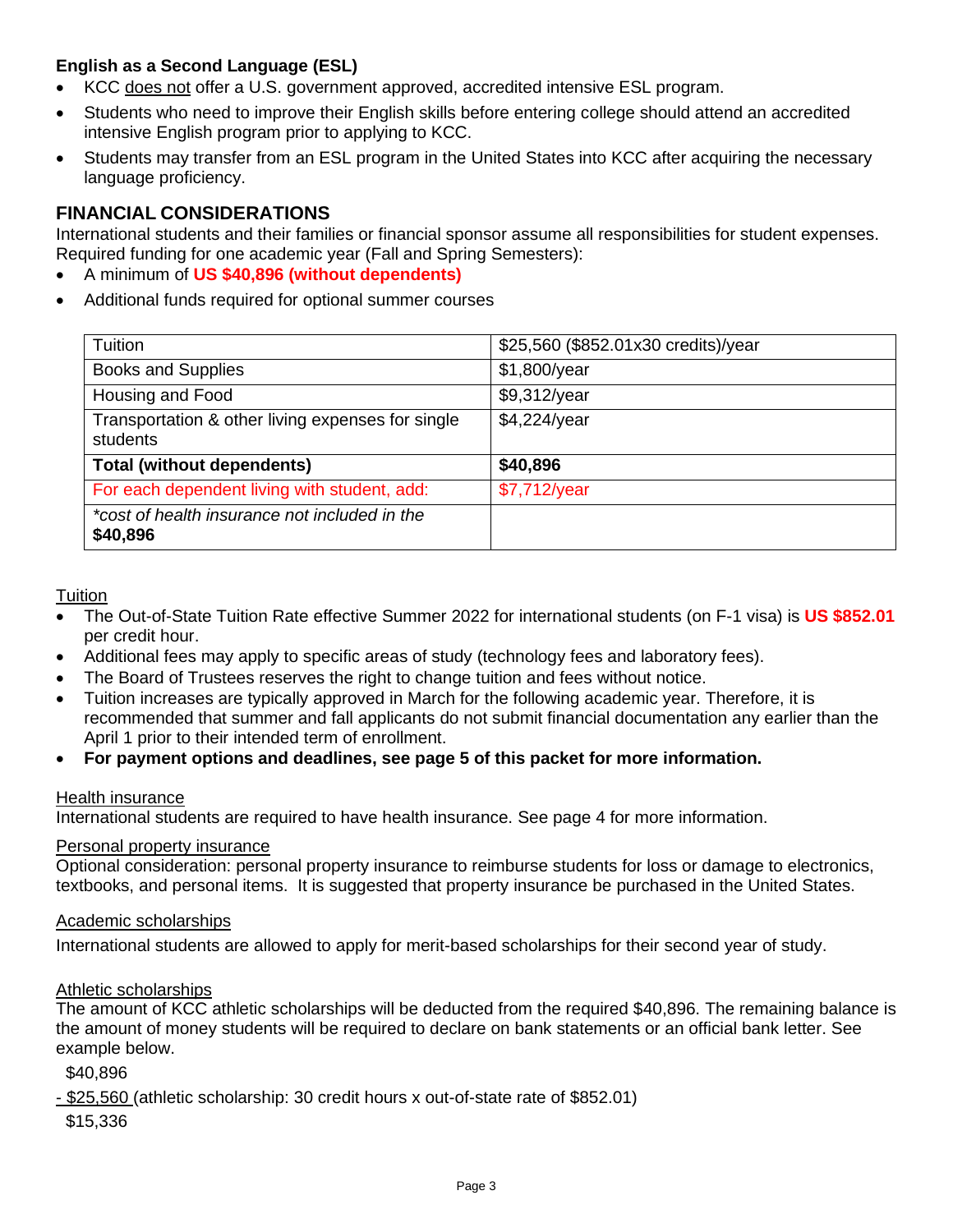# <span id="page-5-0"></span>**HEALTH INSURANCE**

International students are required to have health insurance. **Students must provide proof of insurance for each semester before registering for classes and participation in athletic practices or games. Insurance must be pre-paid for the whole semester. Time-payment plans are not permitted.** Health insurance coverage is very important because of the high cost of health care in the United States and because **international students are not allowed to use public health services**. **NOTE:** KCC does not have a Student Health Center.

- *Please watch this video about health care in the United States by clicking on the link below:* [Health Care in the US](https://www.internationalstudentinsurance.com/explained/us-healthcare-system-video.php?utm_source=yesmail&utm_medium=email&utm_term=eic_newsletter_june14&utm_content=1109388&utm_campaign=eic_newsletter)
- Health insurance may be purchased in the student's home country or in the United States.
- The cost--an average of **US \$700** per academic year (estimate)
	- $\circ$  Prices may range from about \$45 a month for "budget" policies to about \$85 a month for "select" policies (for college-age students)
- Here is a link to a website that offers a variety of different student health plans: <http://www.visitinsurance.com/>
- Below is a link for an internet tool that compares international student health plans. **Comparison tool:** <http://www.nriol.net/foreign-student-health-insurance/> *(You may select a language to view the site.)*
- **IMPORTANT: Read the insurance brochures carefully.** 
	- $\circ$  It is important to compare more than the cost of the policy.
		- Examine the "Exclusions" (the illnesses and injuries that the policy will not pay for).
		- Compare the amounts you must pay for "deductibles," "co-insurance," office visits, hospital emergency room, and prescriptions.
	- $\circ$  Buying a better insurance plan can save many thousands of dollars in case of illness or injury.
	- $\circ$  Some KCC students have purchased health insurance from the providers below.
		- o [International Student Insurance](https://www.internationalstudentinsurance.com/explained/us-healthcare-system-video.php?utm_source=yesmail&utm_medium=email&utm_term=eic_newsletter_june14&utm_content=1109388&utm_campaign=eic_newsletter)
		- o [ISO Student Health Insurance](https://www.isoa.org/)
		- o [Student Secure](https://www.hccmis.com/student-secure-insurance/?referid=9800243&utm_campaign=Google_Search_Brand_US_High_Desktop&utm_medium=ppc&utm_term=student%20secure&utm_source=adwords&hsa_kw=student%20secure&hsa_acc=9405253680&hsa_mt=e&hsa_net=adwords&hsa_src=g&hsa_cam=60087983&hsa_ver=3&hsa_tgt=kwd-3723532725&hsa_ad=376282433666&hsa_grp=17634316823&gclid=Cj0KCQiApaXxBRDNARIsAGFdaB9UK9a2tN7-UQwiGpOqAbkojVCQoR51EGhFck9JGynnWelz1SHpjewaAucKEALw_wcB)
	- *College athletes must ensure that their insurance policy will cover intercollegiate athletic injuries. The Athletic Department will set requirements for minimum coverage, and athletes will be informed of those requirements. The policies below offer some coverage for athletic injuries. Consult your coach if you have questions about requirements, and the Athletic Department for recommendations. Proof of insurance is required before course registration and participation in athletic practices or games.*
		- Visitors Insurance **(Global Care Plus Sports)**: [https://www.visitorsinsurance.com/global-care](https://www.visitorsinsurance.com/global-care-sports-care-plus.asp)[sports-care-plus.asp](https://www.visitorsinsurance.com/global-care-sports-care-plus.asp)
		- ISP International Student Protection (Pioneer Elite Plans): <http://intlstudentprotection.com/schools/kankakee-community-college/>
		- HCC Medical Insurance Services [\(http://www.hccmis.com/f1-visa-insurance/](http://www.hccmis.com/f1-visa-insurance/) ): (Elite & Select Plans) StudentSecure Select [http://www.hccmis.com/downloads/ss\\_brochure.pdf](http://www.hccmis.com/downloads/ss_brochure.pdf)

# <span id="page-5-1"></span>**ATHLETES**

KCC offers the following sports: basketball, volleyball, baseball, softball and soccer. Only head coaches from the different sports may recruit an international student to play for their teams. Please go to <http://www.kcc.edu/athletics/Pages/default.aspx> for more information about the teams and the head coaches. Division I & II coaches may offer a tuition waiver for their athletes, though it is not guaranteed.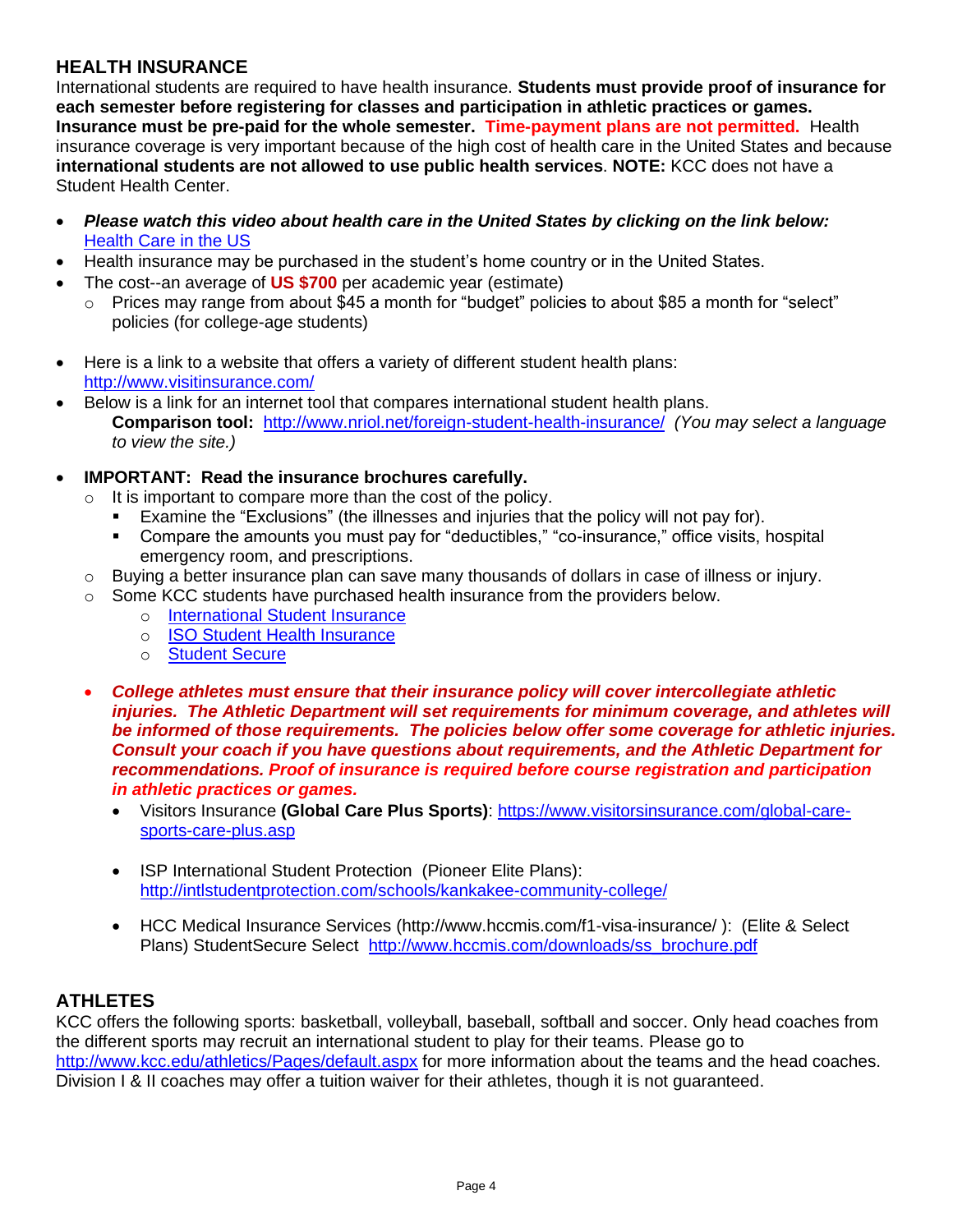# <span id="page-6-0"></span>**REQUIRED FINANCIAL DOCUMENTATION**

Applicants will be asked to submit the following financial documents in the application portal:

- **Financial Verification and Sponsor's Affidavit of Support Forms**
	- $\circ$  The Financial Verification form is in KCC's in-and-out-of-country applicant instructions in the application portal.
	- $\circ$  Applicants must submit an Affidavit of Support signed by the owner of each bank account (the financial sponsor). The link to the form is in KCC's in-and-out-of-country applicant instructions in the application portal. The form must be notarized by a notary public, bank official, or individual authorized to certify documents and accompanied by an original (paper) bank statement or original certified letter on official bank letterhead as evidence of sufficient funds to support the student's studies in the U.S.
- **Proof of financial support: Original** (paper) **bank statement** or **origina**l **certified letter on official bank letterhead** as evidence of sufficient funds to support the student's studies in the U.S. All bank documents must
	- o Be on official bank letterhead
	- o Indicate funds in U.S. dollars
	- o Be written in English
	- o Be current within six months of the intended beginning semester
	- $\circ$  Have an original signature by a bank official authorized to certify documents
	- o Have an official stamp/seal **See an example [here](https://cdn.kcc.edu/admissions-forms/Example%20of%20Bank%20Letter.pdf)**

# **NOTES:**

- **1. Financial support may come from personal accounts, private scholarships, sponsoring agencies, the student's family, or any dependable source**.
- **2. Applicants applying from abroad for an F-1 visa:** The U.S. Embassy or Consulate will need an **original** bank statement. Be sure to obtain **two original** statements from the bank. Send one to KCC by uploading it in the application portal and keep one to submit to the U.S. Embassy when applying for a student visa. **Financial documents should also be carried in hand luggage when entering the U.S.**

# <span id="page-6-1"></span>**PAYMENT OF THE APPLICATION FEE AND TUITION**

- KCC accepts payment in U.S. currency, personal check from a U.S bank, certified check from a foreign bank, Visa, MasterCard, or Discover credit cards.
- *If you are paying by credit card, be sure to notify your credit card company that you are making a charge in the United States.*

# **Application fee**

The application fee (\$250 new students / \$65 for current F-1 students transferring within the United States) may be mailed with the application packet, or payment may be made by credit card. *For students outside the United States*, it is recommended that payment be made through PayPal. Have payments sent to the following PayPal account: [paypal@kcc.edu](mailto:paypal@kcc.edu) and email receipt of payment to KCC's designated school official at [dso@kcc.edu](mailto:dso@kcc.edu)

If you require additional information about payment, please contact: **Beth Nunley (KCC Accounting Office)** 815-802-8142 [bnunley@kcc.edu](mailto:bnunley@kcc.edu)

# **Tuition and fees**

- Tuition and fees are due a few weeks before the beginning of each semester if students enroll in classes during early registration ("Pre-registration") periods.
- During regular registration, close to the beginning of a semester/term, payment is due at the time of enrollment.
- KCC payment options can be found [here.](http://www.kcc.edu/future/paying/cost/Pages/payments.aspx)
- KCC payment deadlines can be found [here.](http://www.kcc.edu/future/paying/cost/Pages/default.aspx)
- The KCC "Nelnet" payment plan allows students to spread the tuition payments over the months of the semester for a US \$25 fee. More information about the Nelnet payment plan can be found [here.](http://www.kcc.edu/future/paying/cost/Pages/payments.aspx)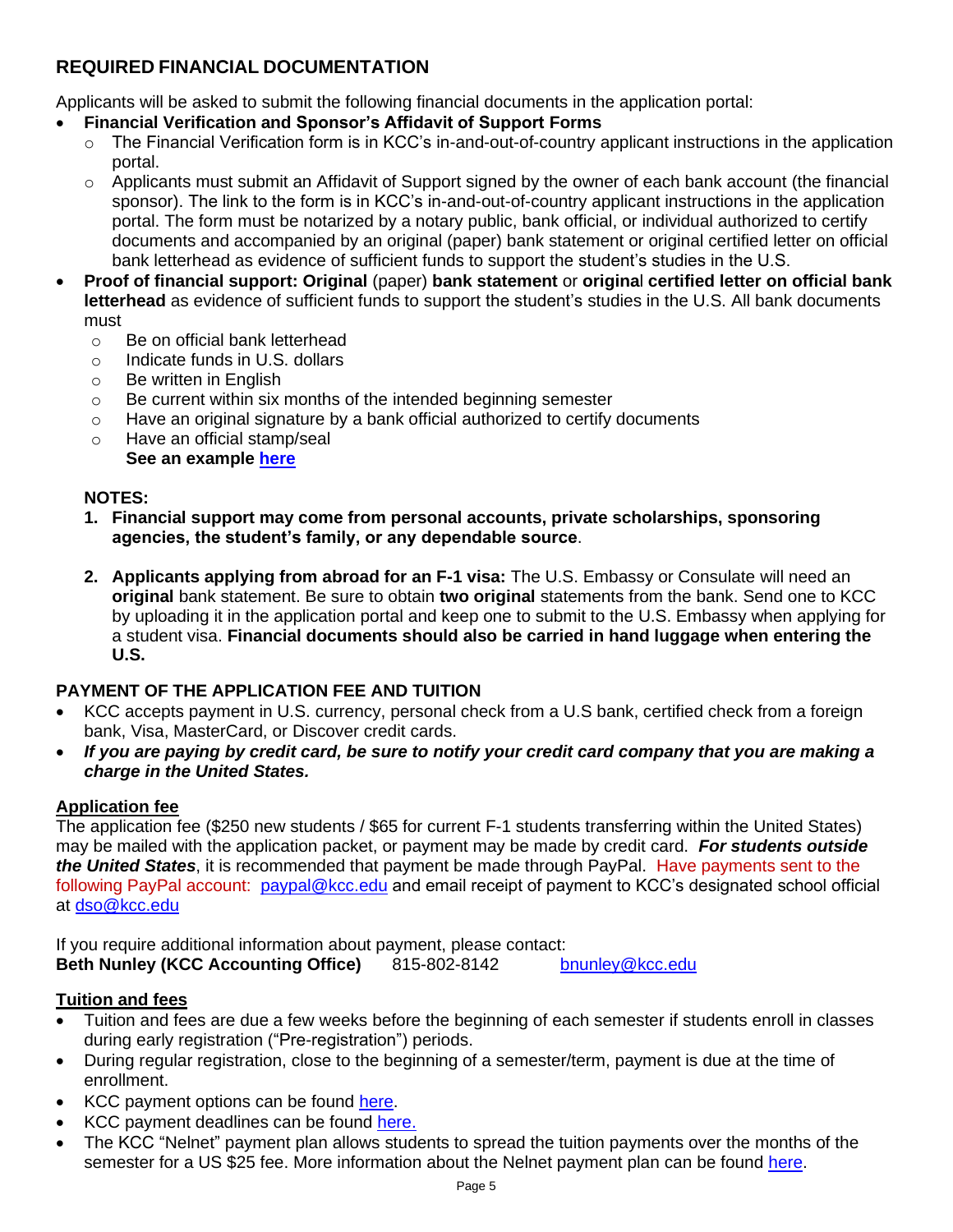- $\circ$  It is recommended that students establish a U.S. bank account, especially if they will use the Nelnet payment plan.
- Students are responsible for knowing their government's policy about sending money to the U.S.

# <span id="page-7-0"></span>**REQUIRED ACADEMIC RECORDS**

Request and submit **official** transcripts (and translations into English) of all college(s) and high school credit earned in foreign countries. **All official academic records from each secondary school and college/university attended must be submitted regardless of intent to transfer or evaluate.** Request 2 sets of official academic records – one set for KCC and one set to submit to an evaluation agency. Credentials in a language other than English must be accompanied by a certified English translation; both the foreign and the English language versions are required. Translations will be accepted from your academic institution, [University Language Services,](https://www.universitylanguage.com/) or another certified translation service. Credentials must be sent in a sealed envelope with your institution's name on it. The seal, stamp, or signature of an official officer at the institution should overlap the back flap of the sealed envelope. See example [here.](https://cdn.kcc.edu/admissions-forms/Example%20of%20official%20sealed%20envelope.pdf)

## <span id="page-7-1"></span>**EVALUATION OF EDUCATION CREDENTIALS/TRANSFER CREDITS** *Secondary schools*

<span id="page-7-2"></span>**Secondary:** Submit credentials (high school transcripts, and a copy of the results of any terminal or qualifying examination taken or certificates) in a sealed envelope from your high school/secondary education institution and certified English translations to KCC. Academic records must include an explanation of the grading or marking system. **Credentials/transcripts must show proof of graduation from high school including graduation date (month, day, year). If your transcript does not include a graduation date, an official letter from the high school will be required in addition to your credentials/transcripts. The letter must be on school letterhead and include your first and last name, date of birth, the name, address, and phone number of the high school, and the month, day, and year of graduation with a signature from school administration. Have the letter mailed to the address on the first page of this document.**

KCC also accepts electronic transcripts as official if the transcript is received by KCC directly from a third party service. The third party services KCC has experience with are:

- Parchment
- National Student Clearinghouse
- **E-Scrip Safe**
- Credential Solutions
- **Scribble**

If the website needs an email address for KCC, they can use [admissions@kcc.edu](mailto:admissions@kcc.edu) or [transcripts@kcc.edu](mailto:transcripts@kcc.edu) .

**Note:** Do not send original diplomas or school records that cannot be replaced. Send certified copies or transcripts issued for this purpose. Do not send original translation documents. Please submit complete, legible copies.

After acceptance, students must also submit these credentials and translations to an evaluation agency in the U.S. to certify equivalency to a U.S. high school education and request that the agency send the official report to Kankakee Community College. Each agency states the academic documents they require on their website. Students should do this before departing their home countries. Official evaluation reports must be submitted to KCC no later than the end of your first term. Individual students will be notified if they must have their transcripts evaluated before acceptance to the college.

**US high school graduates and graduates from Canadian high schools** do not need to submit transcripts to an evaluation agency. Request that your official US or Canadian high school transcripts are mailed to KCC.

# <span id="page-7-3"></span>*Colleges / Universities*

**Applicants that have completed foreign college coursework**: Courses you took at another college or university that pertain to your program of study may count toward your degree. To determine if these courses are eligible, submit a [transcript evaluation request](http://www.kcc.edu/admissions/forms/Pages/transcript-evaluation-request.aspx) to KCC's Admissions and Registration Office in addition to a course-by-course evaluation conducted by a private evaluation agency. Agencies are listed in this International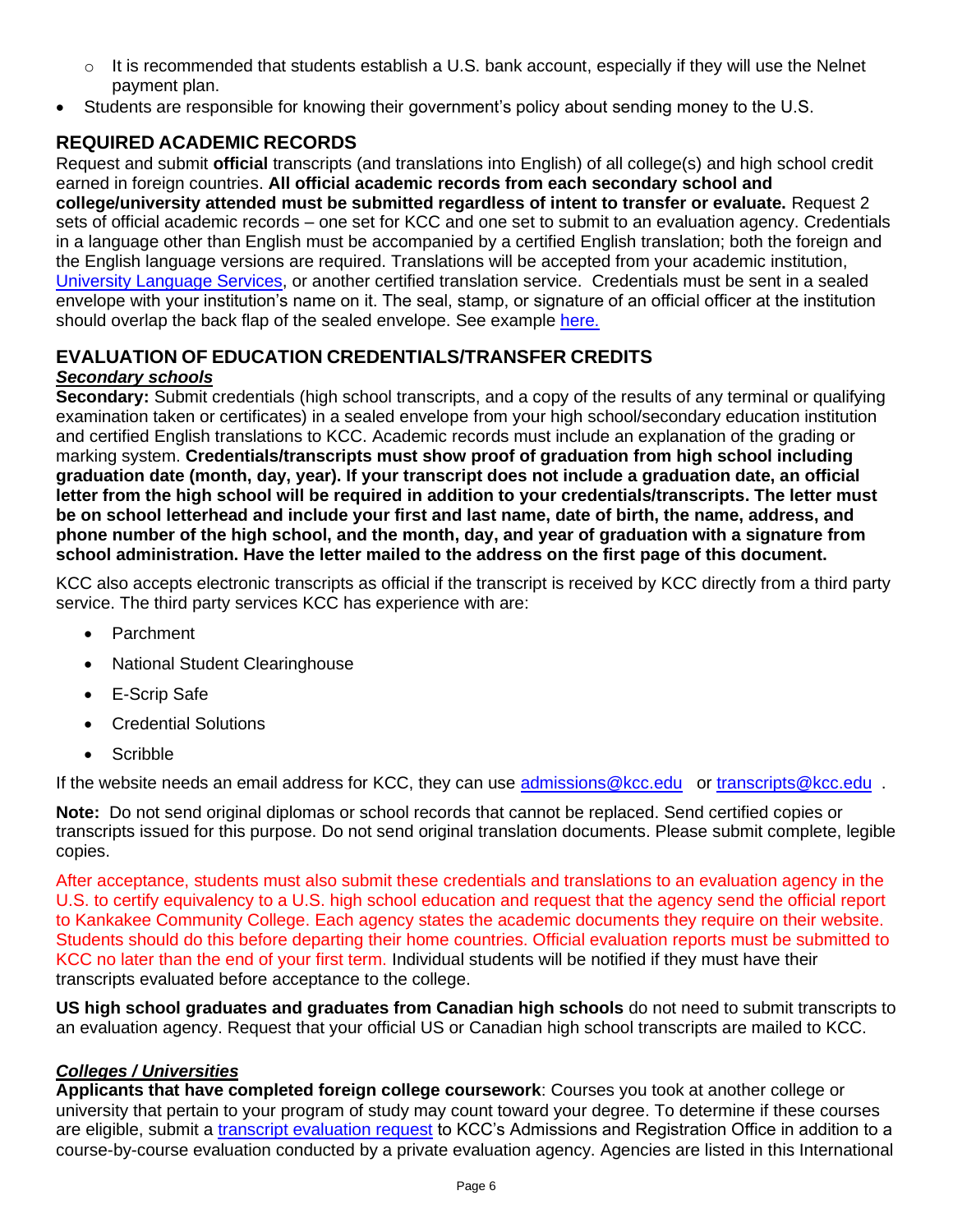Admissions Packet. It is recommended that you submit an evaluation of your transcripts by an evaluation agency prior to registering for courses at KCC. Registering prior to the completion of the official evaluation may have financial aid and course implications.

**International student athletes that have completed foreign college coursework:** will need to submit their official evaluation of high school and college coursework with US GPA equivalents to KCC before being allowed to participate in athletic games. It's recommended that these students choose either the Course-by-Course Evaluation by Educational Perspectives: [https://www.edperspective.org/student-credential](https://www.edperspective.org/student-credential-evaluations.php)[evaluations.php](https://www.edperspective.org/student-credential-evaluations.php) or the High School and University Level Course-by-Course evaluation by Educational Credential Evaluators:<https://www.ece.org/ECE/Individuals/Education-Reports> .

**To receive credit from a previously attended U.S. institution of higher education:** the institution must be accredited by one of the regional accrediting agencies recognized by the U.S. Department of Education. As a general rule, in order to receive transfer credit, the course must be a credit-bearing college-level course with a minimum grade of 2.0, based on a 4.0 scale. Have your official, final transcripts sent to KCC and submit a [transcript evaluation request](http://www.kcc.edu/admissions/forms/Pages/transcript-evaluation-request.aspx) to KCC's Admission and Registration Office.

# **EVALUATION AGENCIES**

**All transcripts from outside of the United States must be evaluated by a private evaluation agency at the student's expense.** (If the transcript is in a language other than English, it must also be translated.) KCC will only accept evaluations from agencies affiliated with the National Association of Credential Evaluation Services (NACES) for out-of-country institutions. **Request that an original evaluation document be sent to KCC directly from the evaluation agency.** A list of member agencies can be found at [HERE.](https://www.naces.org/members) Agencies that KCC evaluators are familiar with are:

| 1. Educational Credential | 2. World Education Services, Inc. | 3. Educational Perspectives                      |
|---------------------------|-----------------------------------|--------------------------------------------------|
| Evaluators, Inc.          | www.wes.org                       | www.edperspective.org                            |
| www.ece.org               |                                   |                                                  |
|                           | P.O. Box 5087                     | (Via US Mail)                                    |
| P.O. Box 514070           | <b>Bowling Green Station</b>      | P.O. Box 618056                                  |
| Milwaukee, WI 53203-      | New York, NY 10274-5087           | Chicago, IL 60661-8056                           |
| 3470                      |                                   |                                                  |
|                           | Phone: (212) 966-6311             | (Via Courier: DHL, FedEx, etc.)                  |
| Phone: (414) 289-3400     | Fax: (212) 739-6100               | 134 N. LaSalle St.,                              |
| Fax: (414) 289-3411       | e-mail: info@wes.org              | Suite 100                                        |
| e-mail: eval@ece.org      |                                   | Chicago, IL 60602                                |
|                           |                                   |                                                  |
|                           |                                   | Phone: 312-421-9300                              |
|                           |                                   | Fax: 312-421-9353/e-mail: info@edperspective.org |

# <span id="page-8-0"></span>**VISA INFORMATION AND SEVIS FEE**

## *Prospective International Students Outside the United States*

For an overview of the process of coming to the U.S. to study, consult the following U.S. government website: <http://www.ice.gov/sevis/students/>

At KCC, to be considered for the Form I-20, completed International Student Admissions forms and all other required documents must be received in the Admissions Office prior to the admissions deadline.

- Students must carefully review their Form I-20 immediately after receiving it. If the student has a passport, the information in the passport should match the information on the Form I-20.
	- o If the student does not have a passport, he or she should ensure his or her passport application has the same name as that on the Form I-20.
	- $\circ$  If the I-20 information is wrong, the student should ask for a replacement form with corrected information.
- After receiving the Form I-20 from KCC, the student must schedule an interview with a U.S. consular office to apply for the F-1 student visa. **Check the U.S. Embassy website in your country for the**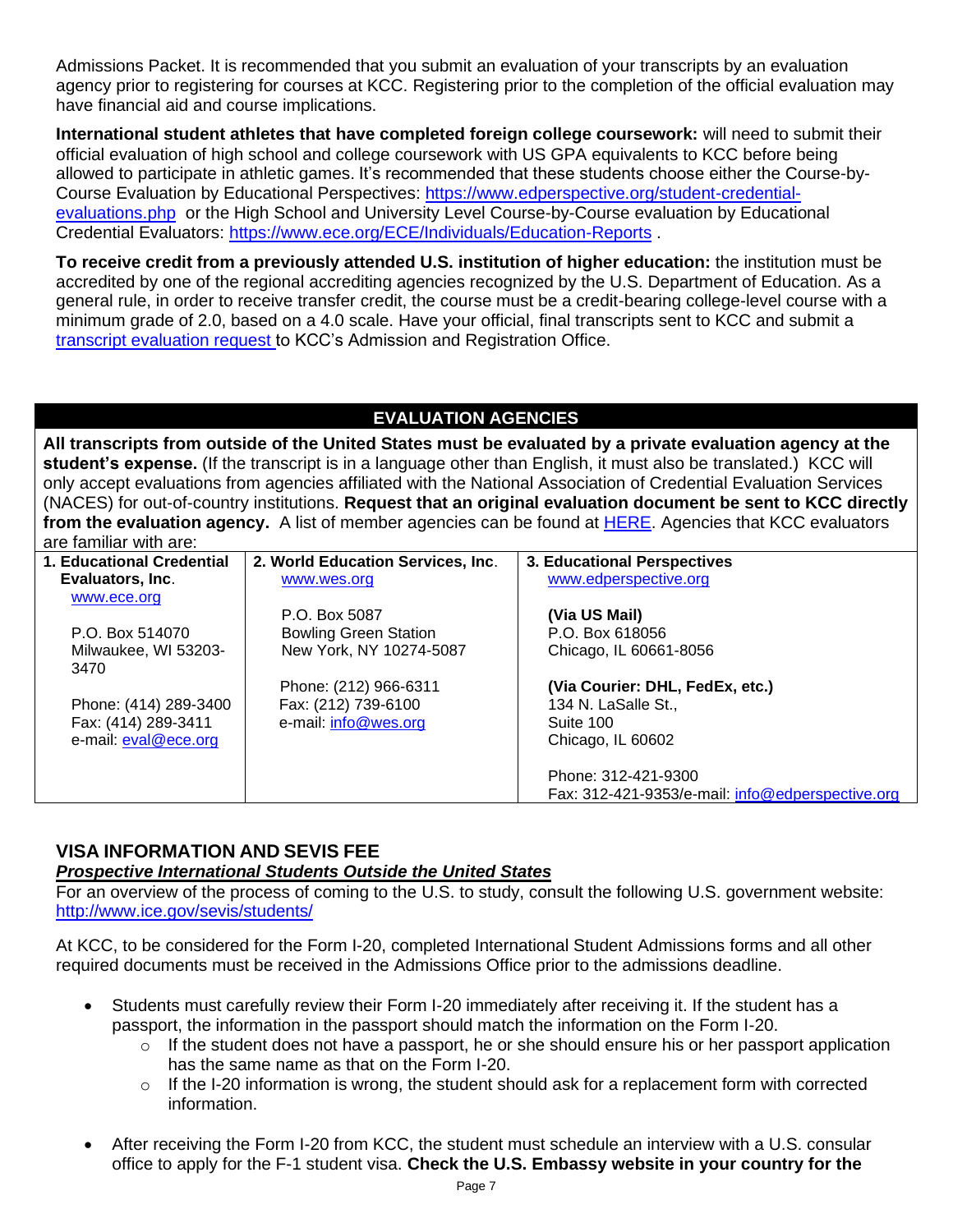**procedures to follow. You may find the locations for student visa issuance at the** [U.S.](https://www.usembassy.gov/) [Department](https://www.usembassy.gov/) of State website. **Students will be required to pay a fee to the U.S. Department of State for the visa appointment.**

- o **Citizens of Canada and Bermuda** do not require visas to enter the United States as students, although they must present a valid Form I-20 at the time of admission. For more information see [information for Citizens of Canada and Bermuda.](https://travel.state.gov/content/travel/en/us-visas/tourism-visit/citizens-of-canada-and-bermuda.html) In addition, carefully read the information [here](https://travel.state.gov/content/travel/en/us-visas/tourism-visit/citizens-of-canada-and-bermuda.html) and [here.](https://ca.usembassy.gov/visas/canadian-students/)
- **The Department of Homeland Security (DHS) requires a fee payment for SEVIS** (a database that stores student information) **before** going to the U.S. Embassy for the student visa. The fee can be paid on-line using a credit card or by Western Union by filling out the Form I-901. For additional information about paying the fee, go to the following websites:
	- o Information about paying the fee :<http://studyinthestates.dhs.gov/students/sevis-i-901-fee>
	- o Video tutorial: <http://studyinthestates.dhs.gov/2013/10/i-901-sevis-fee-payment-tutorial>
	- o The form can be found at [www.FMJfee.com.](http://www.fmjfee.com/)
- Prospective students who have paid their required I-901 SEVIS fee can access [FMJfee.com](http://www.fmjfee.com/) on their mobile devices. While users still need the printed receipt for their I-901 SEVIS fee payment, they can conveniently check the status of their I-901 SEVIS fee payment. The mobile-friendly site will provide users news and updates regarding the I-901 SEVIS fee, as well as answers to I-901 SEVIS fee frequently asked questions. To access the site, enter the URL into your mobile device: [www.fmjfee.com.](http://www.fmjfee.com/)

## *Preparing for your interview at the U.S. Embassy*

- Once a student schedules their visa interview appointment, they should bring the following documents to the present to the consular officer in addition to any other required documentation: I-20 (Certificate of Eligibility for Nonimmigrant Student Status), his/her passport, "Nonimmigrant Application" confirmation page, KCC acceptance letter, proof of the I-901 SEVIS fee payment, all original documents of financial support, evidence of intent to return to the home country upon completion of the program, and a photo for the visa, if it is granted**.** See [here](https://studyinthestates.dhs.gov/2018/08/students-prepare-for-your-visa-interview) and [here](https://studyinthestates.dhs.gov/2015/06/five-ways-to-prepare-for-your-visa-interview) for more information about preparing for a visa interview.
- When applying for the F-1 visa at the embassy, students should be aware that they are applying for **temporary** stays in the United States. **They SHOULD NOT state that they wish to remain in the United States, and they must document their intent to return to their last country of residence after their studies are complete.**
- **Students must assume responsibility for the accuracy of their records and check their travel and admission papers when they are issued**. Correcting mistakes immediately is quicker and cheaper than delaying, and it prevents confusion. By accepting the conditions of their visa from the U.S. government, students have made legal commitments and need accurate records to verify their compliance.
- At the embassy or consulate, the signed I-20 will be taken and placed in a sealed envelope. Do not open this envelope. The envelope will be opened by the border inspector upon arrival in the United States.

## **Current F-1 Students Enrolled in Another U.S. Institution**

International students with F-1 status who are transferring to KCC from another U.S. high school, college or university must submit the **KCC Transfer Authorization** form to the current school and submit forms and documentation to the Admissions Office at KCC. The form can be accessed in the online application portal using the in or out-of-country applicant instructions. **Contact with KCC must be made at least 30 days prior to the beginning of the semester.** KCC will not issue an I-20 until an applicant fulfills all international admissions requirements (including submitting documentation), is accepted, and their SEVIS record is transferred to KCC by their current school. SEVIS records should not be transferred until after an applicant is officially accepted for admission and the applicant, transfer-in school, and transfer-out school have decided on a transfer release date for the SEVIS record. For more information about the transfer process for international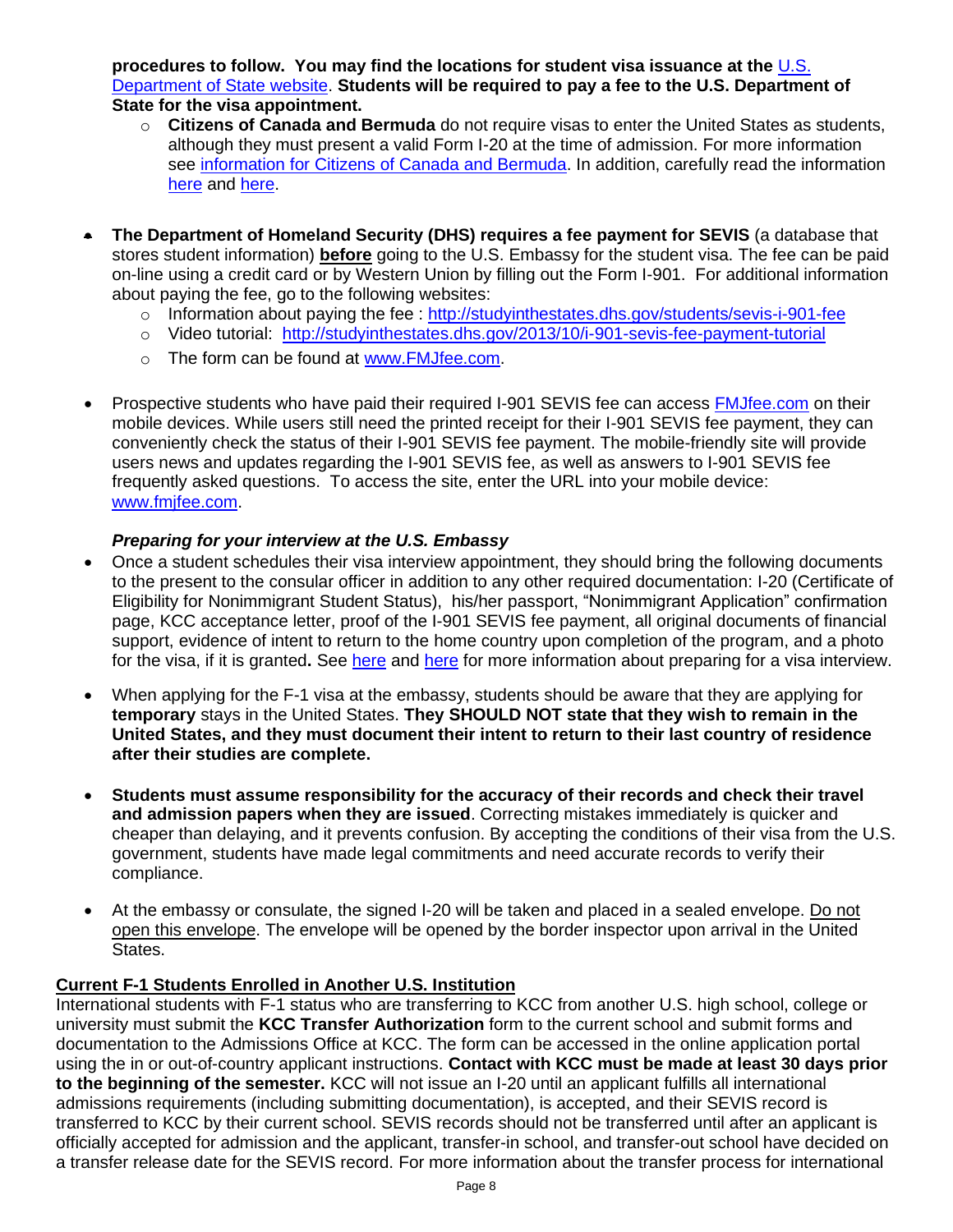# **MAINTAINING VISA STATUS**

#### *Working in the US*

- Carefully review [Working in the US](https://studyinthestates.dhs.gov/students/work/working-in-the-united-states) on Study in the State's webpage
- Students with an F-1 visa may work "on campus" up to 20 hours a week without prior approval from the government. Students are not permitted to work more than 20 hours a week "on campus," except during break or summer annual vacation with supervisor approval.
- Students **cannot** work "off campus," without receiving authorization from a Designated School Official (DSO) and the U.S. Citizen and Immigration Services (USCIS).
	- o Unauthorized employment is considered a violation of status and could result in deportation.
	- o *Note: Due to the current economy, it has been difficult to find on-campus employment for international students. We encourage you to be prepared to support yourself with family or sponsorship funds during your stay at KCC.*

#### <span id="page-10-0"></span>*Maintaining eligibility*

- International students are required to maintain a minimum full-time academic load of 12 semester hours of passing credit for each fall and spring semester. They are not allowed to withdraw from classes if it would result in a part-time load, and they must inform a Designated School Official (DSO) of any change in enrollment. If the student has a problem with a class resulting from initial difficulties with the English language (during the first semester only) or a serious health problem, the student MUST consult with a DSO to see if they qualify for an exception to the regulation.
- An academic hold is posted on international students' record each semester, and students may need to see a DSO to take off the hold before they can register for classes.
- International students must maintain a 2.0 grade point average (GPA) on a 4-point scale to remain in good academic standing.
- International students must inform the DSO of any change in major.
- International students must inform the DSO of any change of address, email or phone within 10 days of making the change. Any violation may result in suspension and the revocation of the F-1 student visa.
- International students must submit forms to the Internal Revenue Service (IRS) each year, even if they do not have employment.

It is the policy of KCC that **new students should plan to arrive on campus at least two weeks prior to the beginning of classes**. This will allow students time for orientation, placement testing, and course scheduling. F-1 visas allow students to enter the U.S. 30 days before the program start date.

*NOTE: If students plan to book round-trip travel arrangements, be careful to consult the college academic calendar to determine the end date of final exams: <http://www.kcc.edu/students/academics/Pages/academiccalendar.aspx>*

*Students are expected to be on campus until after their last scheduled exam. Students should check with their professors early in the semester for exam dates, if they wish to depart the earliest possible. Professors are unlikely to permit students to have exams on alternate dates. The current final exam schedule is at the following link: <http://www.kcc.edu/students/academics/Pages/finalexamschedule.aspx> Returning students are also expected to arrive in time for their first day of classes. Professors may require* 

*students to drop their courses if they arrive late.*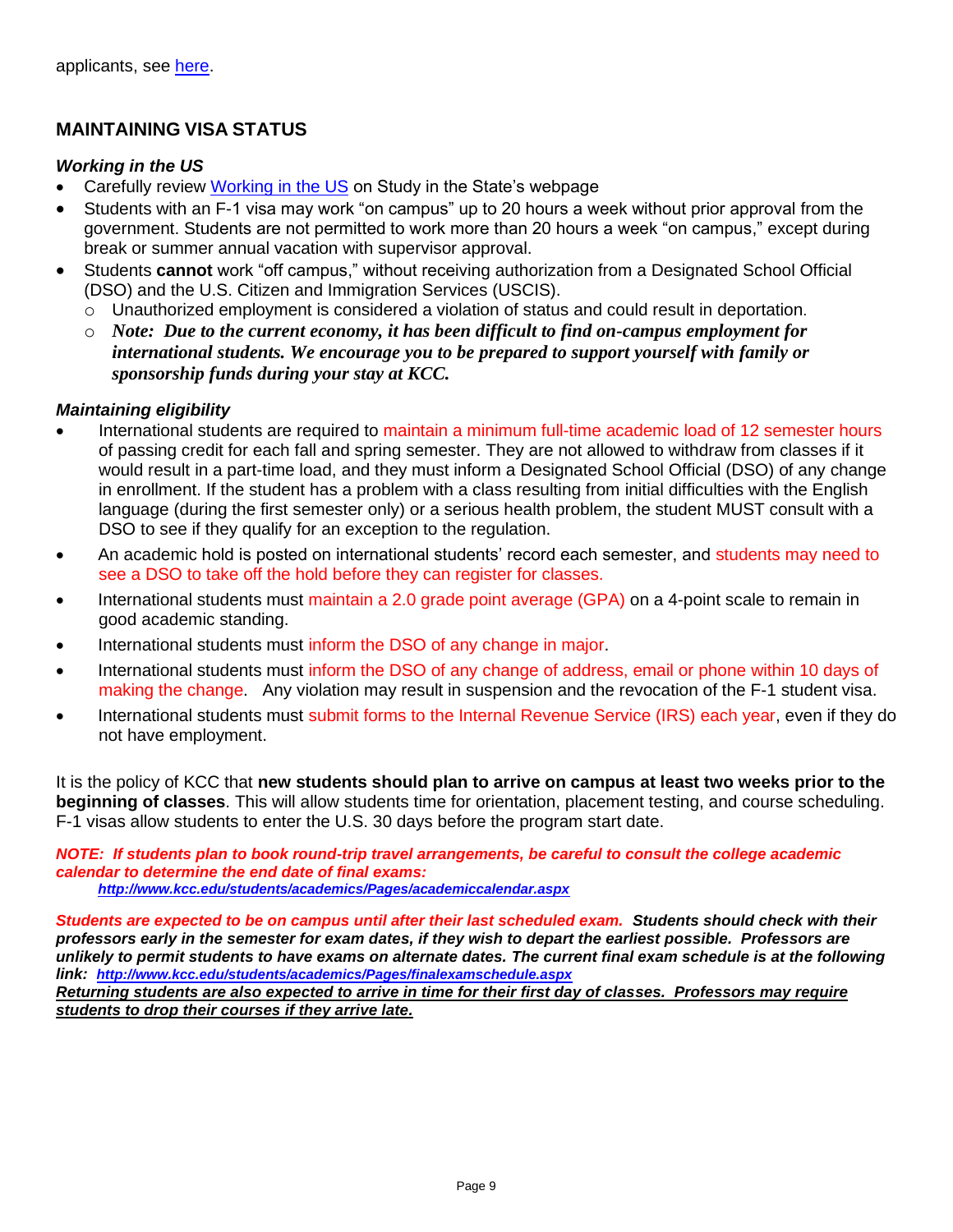# **Eligible Degree Programs for International Students**

<span id="page-11-0"></span>This chart shows programs of study available at KCC. It includes associate degree programs for those planning to transfer to a university to pursue four-year bachelor's degrees (A.A., A.S., A.E.S., and A.F.A.) and occupational programs for more immediate entry into the workforce (A.A.S. and A.G.S.). Students with A.A.S. and A.G.S. degrees may also be eligible to complete bachelor's degrees through university cooperative agreements and "Two-plus-two" or "capstone" programs. NOTE: KCC health career programs are competitive entry. This means, that programs have separate admissions, academic and residency requirements. The curriculum of record for students applying to, but not yet accepted into, competitive entry health careers programs is the Associate in General Studies. You may apply to become an international student at KCC, but it does not guarantee entry into health career programs.

For detailed descriptions of the programs listed below, see [Programs of Study by Area.](https://kcc.smartcatalogiq.com/en/2021-2022/Academic-Catalog/Programs-of-Study-by-Area)

#### **University Transfer Programs**

#### **Associate in Arts (A.A.)**

*Programs of Study* General (Flexible curriculum to prepare for a variety of university majors, including preprofessional programs) Criminal Justice English Elementary Education **History** Mass Communications Political Science Psychology Secondary Education Sociology Visual Arts **Associate in Science (A.S.)** *Programs of Study* **General** (Flexible curriculum to prepare for a variety of university majors, including preprofessional programs)

> **Agriculture** Biological Sciences

**Business** 

**Chemistry Mathematics** 

Physics

#### **Associate in Engineering Science**

**(A.E.S.)**

Engineering

# **Associate in Fine Arts (A.F.A.)**

Visual Arts

#### **General Studies**

**Associate in General Studies (A.G.S.)**

General (*Not typically designed for university transfer.* Flexible curriculum that allows the combination of general education and occupational / technical courses.)

| <b>Occupational and Technical Programs</b>                        |
|-------------------------------------------------------------------|
| <b>Associate in Applied Science (A.A.S.)</b>                      |
| <b>Fields of Study</b>                                            |
| <b>Program Choices</b>                                            |
| <b>Specific tracks</b>                                            |
| <b>Agriculture/Horticulture</b>                                   |
| Agri-Hort-                                                        |
| <b>Business</b><br>Horticulture                                   |
| Manufacturing Technology                                          |
| Production                                                        |
| <b>Business / Information Technology</b>                          |
| <b>Business</b>                                                   |
| Office Professional                                               |
| <b>Education</b>                                                  |
| Child Development--                                               |
| -Director/Administrator Option                                    |
| -Education Option                                                 |
| Paraprofessional Educator/Teacher's Aide<br><b>Health Careers</b> |
| Medical Laboratory Technology                                     |
| Nursing-Registered                                                |
| Paramedic                                                         |
| <b>Physical Therapist Assistant</b>                               |
| Radiography                                                       |
| <b>Respiratory Therapist</b>                                      |
| <b>Human and Public Service</b>                                   |
| Law Enforcement                                                   |
| Paralegal/Legal Assistant Studies                                 |
| <b>Industry and Technology</b>                                    |
| Air Conditioning & Refrigeration                                  |
| Automotive Technology                                             |
| <b>Computer Graphic Technology</b>                                |
| <b>Construction Management</b>                                    |
| <b>Electrical Technology</b>                                      |
| Manufacturing Technology-<br><b>Industrial Maintenance</b>        |
| Machine Tool                                                      |
| Transportation/Warehousing/                                       |
| Distribution/ Logistics<br>Weldina                                |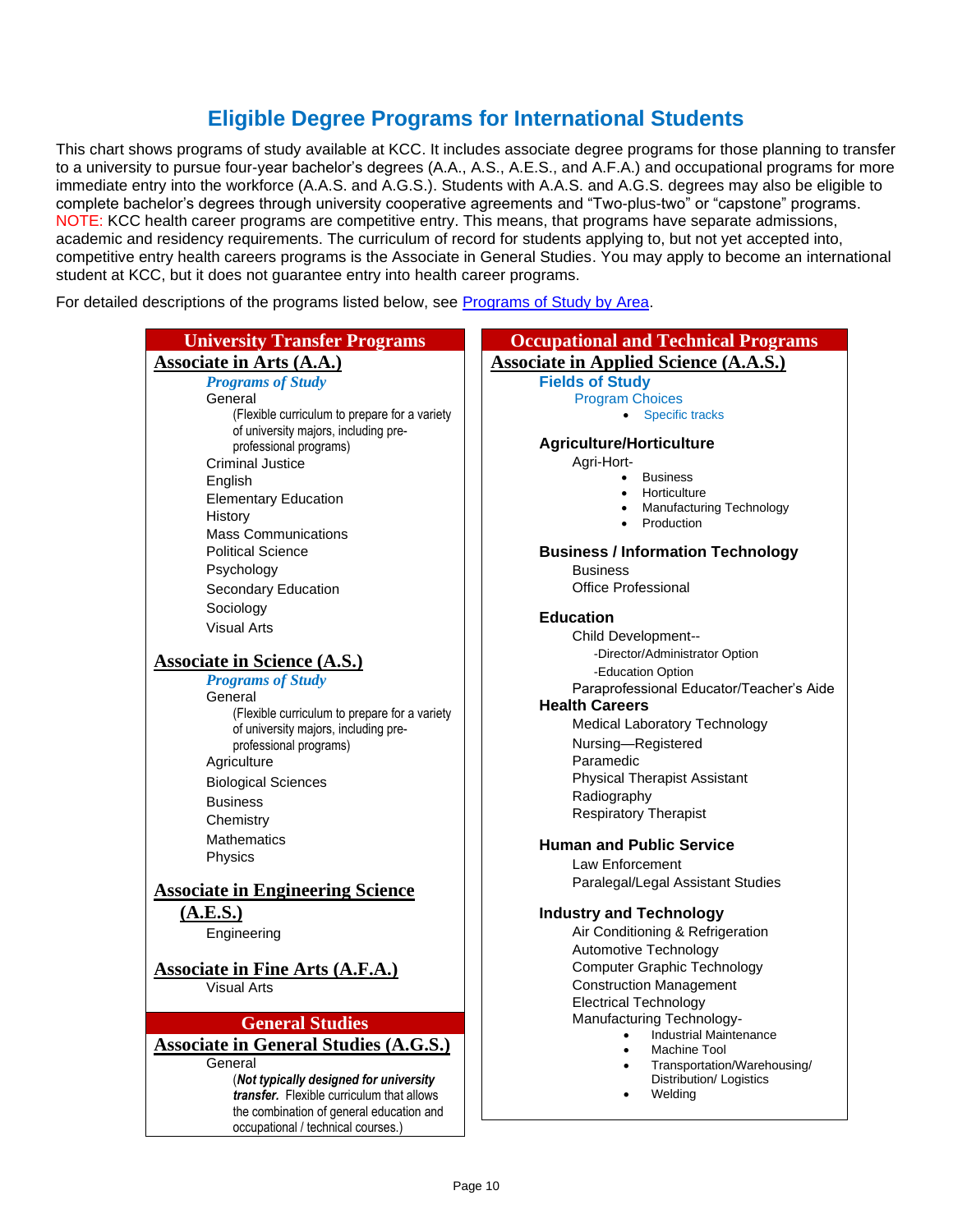# **PREPARING TO ENTER THE UNITED STATES**

# <span id="page-12-1"></span><span id="page-12-0"></span>**PREPARATIONS**

*For information on how to prepare to study in the United States, visit ["Education USA,](https://educationusa.state.gov/)" a U.S.*  **Department of State website:**\* [\*This website also has information posted in several languages.]

Another website sponsored by the U.S. government is available to help international students interested in studying here. It is called "Study in the States" at:<http://studyinthestates.dhs.gov/students> *Click the "Students" tab.*

- **Hand-carry all immigration documents and keep them in a secure location.** You will need to present the documents to the immigration officer at the port-of-entry. You will not be able to get your checked luggage before arrival processing. If you do not have your documents available, it will delay processing and may result in denial of entry into the United States.
- **Do not carry large amounts of cash.** It is a good idea to have a debit card (VISA or MasterCard) or traveler's cheques in U.S. dollars to access or transport your funds. Automatic Teller Machines (ATMs) are readily available for cash withdrawals. Usually, there is a small fee for using an ATM. If you carry currency from your own country, you will also pay a fee for currency exchange.

## <span id="page-12-2"></span>**ARRIVING**

#### <span id="page-12-3"></span>**Arrival in the U.S. (from a student perspective)**

We want your arrival in the United States to go as smoothly as possible. Please review the information on the U.S. government website below for information about what to expect at the port of entry found [here.](http://studyinthestates.dhs.gov/2013/04/here-to-help-what-to-expect-at-a-port-of-entry-with-a-us-customs-and-border-protection-officer) (Please note: Your visa will allow entry to the U.S. up to 30 days before the program start date indicated on the Form I-20.)

#### <span id="page-12-4"></span>**Form I-94**

When you enter the United States, an electronic Form I-94 record is created. The Form I-94, "Arrival/Departure Record," is a Department of Homeland Security (DHS) document issued to nonimmigrant aliens at the time of lawful entry into the United States at an air or sea port of entry. The Form I-94 is evidence of a nonimmigrant's term of admission and used to document legal status in the United States, including length of stay and departure. You will receive a stamp in your passport that indicates your date of entry, your visa classification (F-1), and the date you must leave the U.S. As an F-1 student, your departure date will be indicated as "D/S" for "Duration of Status." That means that you are authorized to remain in the United States as long as you follow the rules to maintain your student status. More information about the I-94 and how to print a copy (if you need it for a specific purpose) is at the following websites: [http://studyinthestates.dhs.gov/student](http://studyinthestates.dhs.gov/student-forms?form=Form_I-94)[forms?form=Form\\_I-94](http://studyinthestates.dhs.gov/student-forms?form=Form_I-94) and <https://i94.cbp.dhs.gov/I94/#/home>

If you entered the United States before May 2013, you received **the departure portion of CBP Form I-94**  from the immigration officer. You must keep the Form I-94 **and your passport in your possession at all times until you depart the United States.** It is your responsibility to ensure that your I-94/I-94W is turned in to Customs and Border Protection (CBP) at the end of your visit to the United States. You may also turn the form in to an airline agent, if the CPB does not collect it.

#### <span id="page-12-5"></span>**Problems at the Port-of-Entry**

If you should encounter problems at the port-of-entry and it's during regular business hours, the immigration officer should contact one of KCC's Designated School Officials (contact information is on the first page of this packet).If you should encounter problems at the port-of-entry and it is after business hours, the immigration officer should call the Kankakee Community College campus at the numbers below.

| Evenings                 | 5 PM - 8 PM | 815-802-8100                 |
|--------------------------|-------------|------------------------------|
| Late Evenings / Weekends |             | 815-802-8190 (Campus Police) |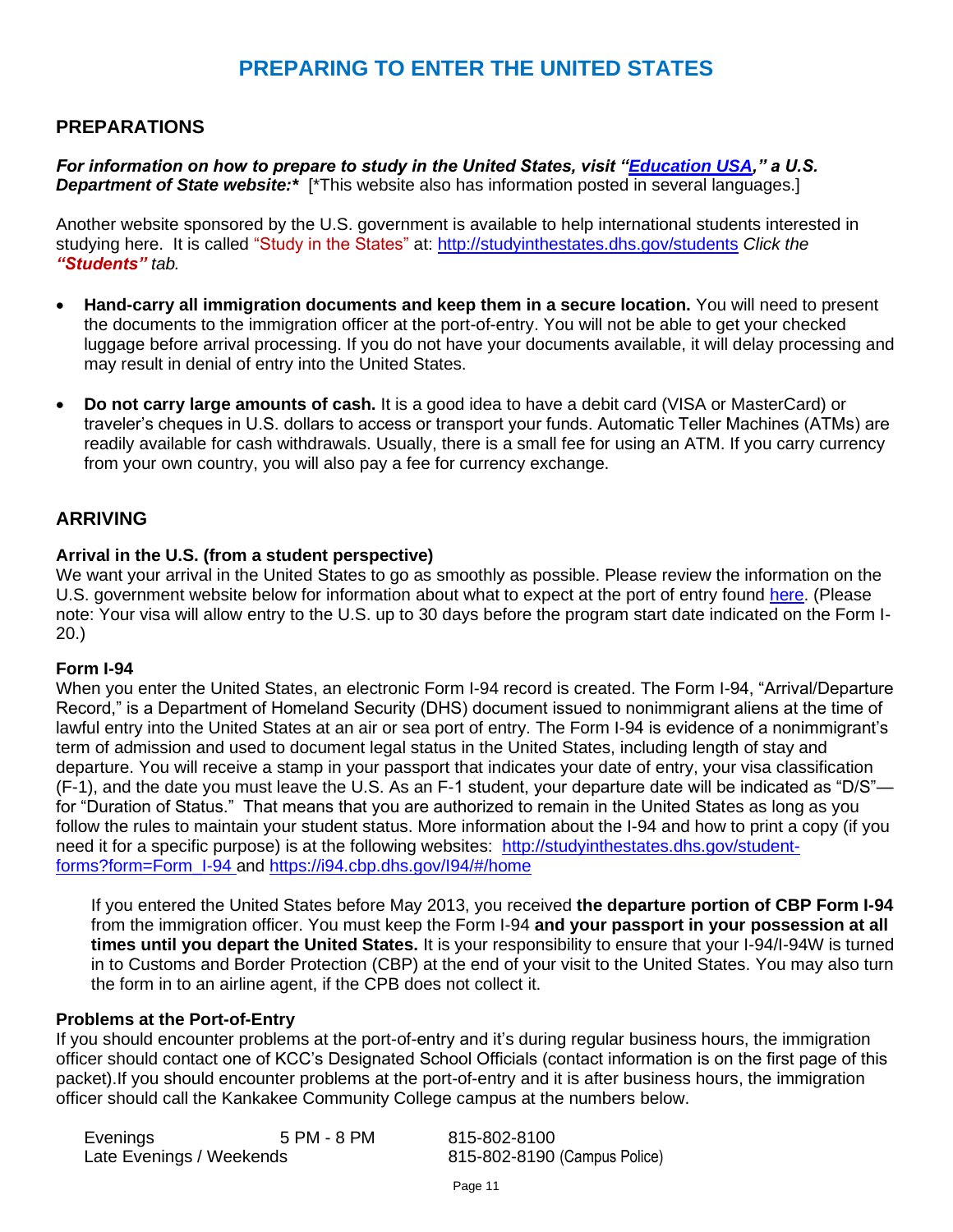# **Form 515-A**

As an F or M student, if you arrive at a U.S. port of entry and do not have all your signed required documents, have not paid the I-901 SEVIS Fee on your current Form I-20, "Certificate of Eligibility for Nonimmigrant Student Status," or have a Student and Exchange Visitor Information System (SEVIS) status issue, the U.S. Customs and Border Protection (CBP) officer may deny your entry into the United States*. As an alternative, the officer has discretion to issue you a Form I-515A. This document allows you to have temporary admission into the United States for 30 days. To maintain your nonimmigrant [student](http://studyinthestates.dhs.gov/maintaining-your-status) status, you must address your Form I-515A within the time provided to you*.

This means that you have 30 days to submit the proper documentation to the U.S. Government. **When you arrive on campus, tell the Designated School Official (DSO) at the college that you have received the Form I-515-A.** The DSO will advise you on meeting the requirements.

"The Student and Exchange Visitor Program (SEVP) will send "Intent to Terminate" notices to students and exchange visitors and their dependents who have failed to comply with the Form I-515A directive by the specified deadline. Recipients of the "Intent to Terminate" notices will have 14 days, as of the date the letter is sent, to respond to the Form I-515A. Failure to comply will result in the termination of their SEVIS record. For more information, visit Study in the States - [Form I-515A Overview](https://studyinthestates.dhs.gov/what-is-a-form-i-515a).

## <span id="page-13-0"></span>**TRANSPORTATION TO KANKAKEE**

The most convenient door-to-door transportation to Kankakee would be by **taxi or private limousine service**. For an estimate of taxi fares, click [here.](https://www.taxifarefinder.com/main.php?city=Chicago&from=O)

**Limousine services** can be acquired at both O'Hare and Midway airports. Another option is to arrange for a pickup by a limousine from the Kankakee area. One local limousine company is:

Reliable Limo

815-935-5856 [www.reliablelimoinc.com](http://www.reliablelimoinc.com/)

## <span id="page-13-1"></span>**ARRIVAL IN KANKAKEE**

After you have arrived at your lodging and rested, you **must come to the college to check in with a Designated School Official (DSO).** You can make an appointment by emailing [dso@kcc.edu](mailto:dso@kcc.edu)

## <span id="page-13-2"></span>**AT THE COLLEGE**

When you come to meet the Designated School Official/International Student Advisor, times will be scheduled for orientation and placement testing. After testing, the academic advisor will work with you to schedule classes for the semester. Orientation is required for all new international students. If you arrive at least two weeks before classes begin, you will have time to complete the activities to prepare for the start of classes and to become settled in your accommodations. (*Please note:* Your visa will allow entry to the U.S. up to 30 days before the program start date indicated on the Form I-20.)

## <span id="page-13-3"></span>**OTHER CONSIDERATIONS**

#### <span id="page-13-4"></span>*Housing*

Kankakee Community College does not have campus housing, so students must make their own arrangements for room and board. The campus is served by public transportation.

#### <span id="page-13-5"></span>*Location and Transportation*

Kankakee is a rural city with limited public transportation. River Valley Metro Mass Transit District serves all or part of Kankakee, Bourbonnais, Bradley and Aroma Park. For more information, see [here.](https://www.rivervalleymetro.com/)

#### <span id="page-13-6"></span>*Weather in Kankakee*

Kankakee, Illinois gets 39 inches of rain per year. The US average is 39 inches. Snowfall is 24 inches. The average US city gets 26 inches of snow per year. The number of days with any measurable precipitation is 109.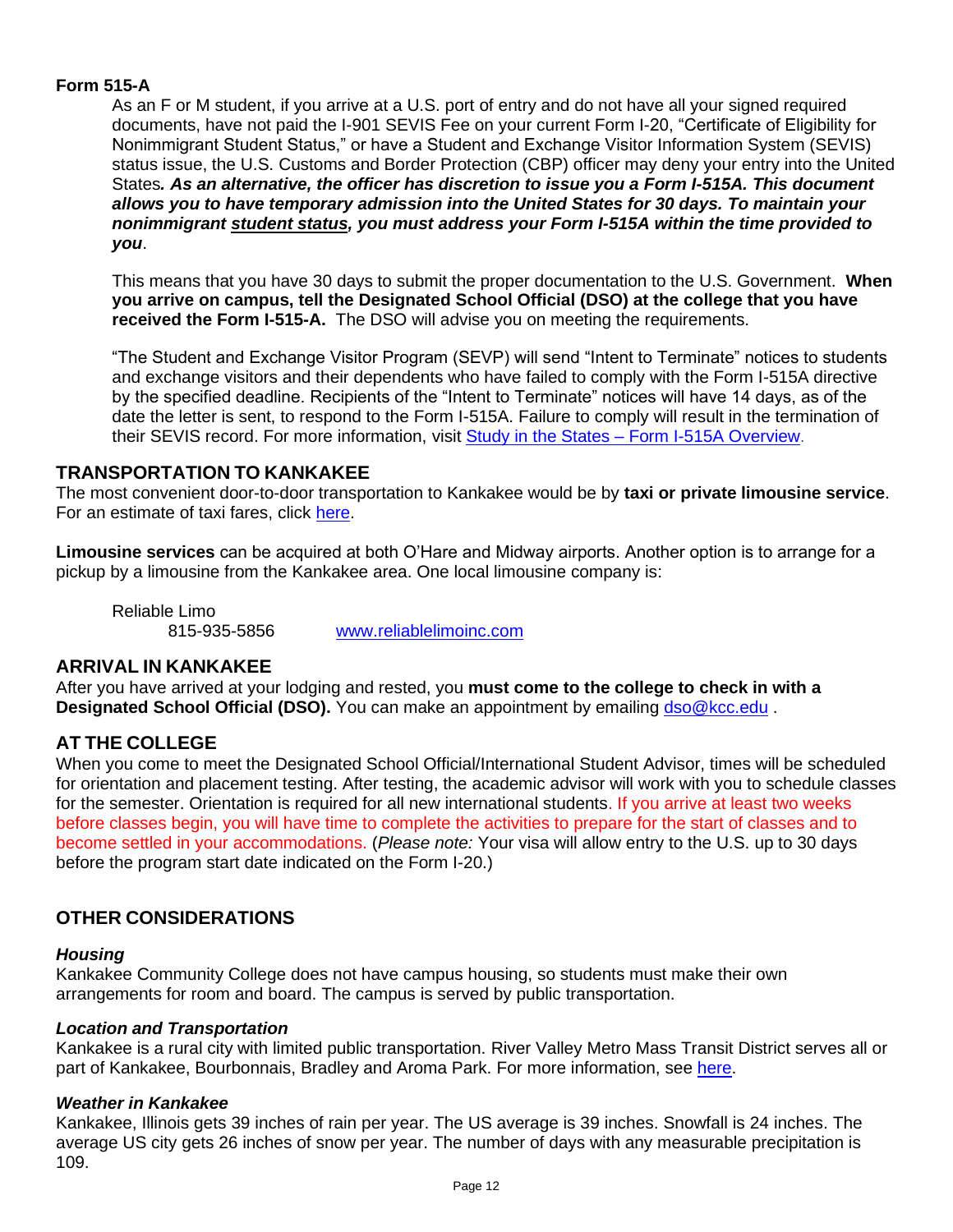On average, there are 186 sunny days per year in Kankakee-Bradley Metro Area, Illinois. The July high is around 85° F. The January low is 16° F. (Source: "Sperling's Best Places," <http://www.bestplaces.net/climate/city/illinois/kankakee> )

Students will need warm clothing, such as heavy coats, sweaters, hats, and gloves, in the fall and winter. These items may be brought from the home country, but purchasing them in the U.S. will save baggage space.

#### <span id="page-14-0"></span>*More information*

For more information on the Kankakee area, visit the following web sites:

The City of Kankakee:<http://www.citykankakee-il.gov/> Kankakee County:<http://www.visitkankakeecounty.com/>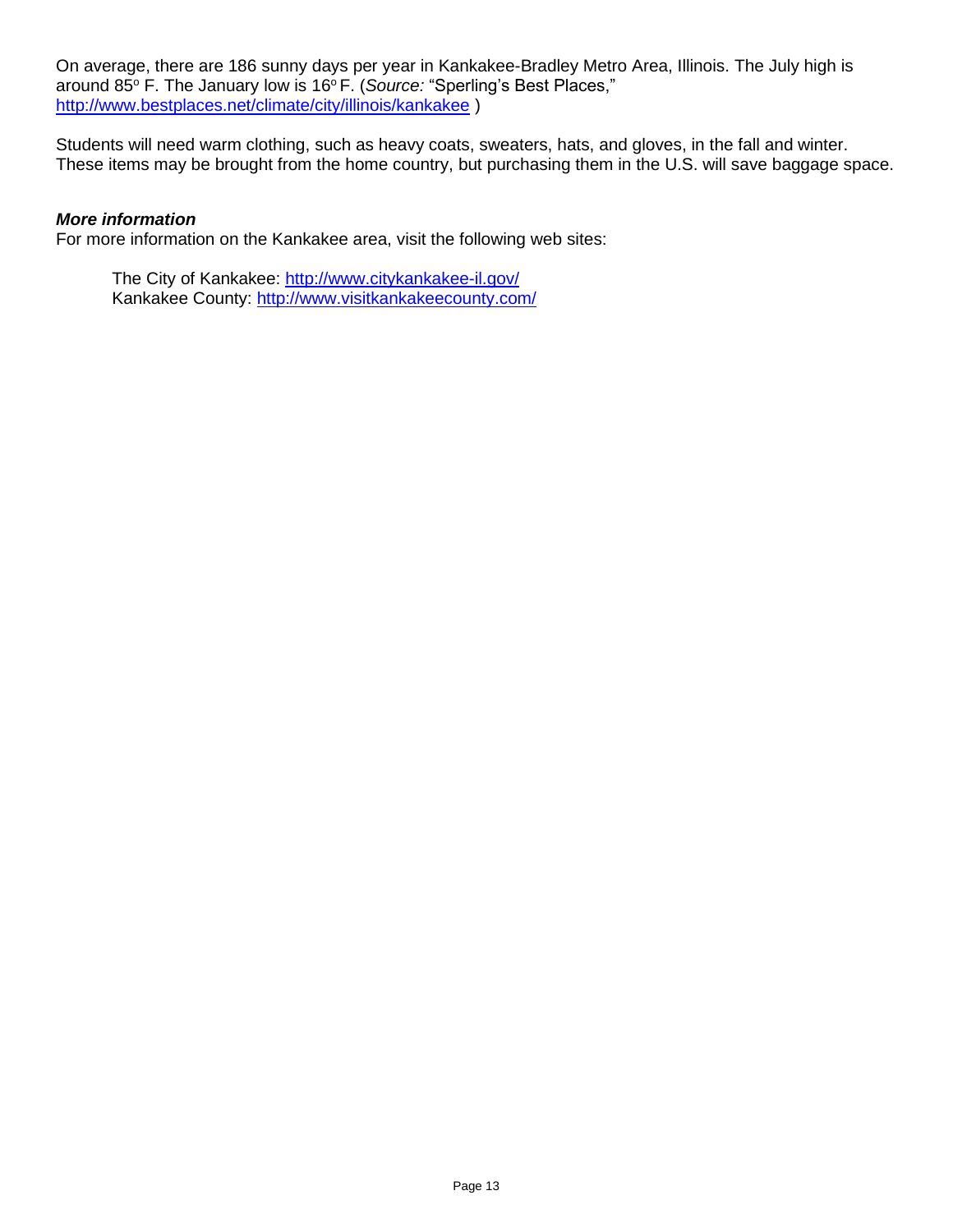

**Kankakee Community College** *100 College Drive Kankakee, IL 60901 p. 815.802.8100 f. 815.802.8101*

# **Shipment of Documents Express Mail and Other Options**

#### <span id="page-15-0"></span>**Application Documents**

For application documents that must be mailed, you may use the shipping method of your choice.

You may also use the express mail service used by KCC, which offers competitive rates: "University Express Mail Services." [\(https://study.eshipglobal.com/default.asp\)](https://study.eshipglobal.com/default.asp) Follow the instructions for "Student/Scholars." Shipments are transported by FedEx, UPS, or DHL. The KCC International Student Advisor/Designated School Official can give you the KCC student identification number required for the shipment.

#### **Acceptance Documents**

After acceptance, KCC will issue an acceptance letter and the Form I-20. You will be notified by e-mail of your acceptance. KCC will ship your documents to you according to the selection you made on your international admissions application. If shipping abroad, KCC will send your documents using University Express Mail Services (UEMS). UEMS will allow you to receive your acceptance letter and I-20 through DHL, UPS, or FedEx in 3-5 days. Students pay the shipping costs associated with this service. You will enter your credit card information (Visa, MasterCard, or Discover cards only) when requesting to receive documents on the shipping service website.

**Instructions:**Using *University Express Mail Services* for Document Shipment

To use University Express Mail to send or receive documents:

- 1. Go to the website:<https://study.eshipglobal.com/default.asp>
- 2. Create an account by [registering](https://study.eshipglobal.com/register/) (there is no fee to register)
- 3. Verify your account by using the email that was sent to you from University Express Mail
- 4. After you verify your account go back to the website and [sign-in](https://study.eshipglobal.com/slogin.asp)
- 5. After you log in, choose "send documents to university" to send admissions paperwork to KCC or "receive documents from university" to request your acceptance letter and I-20
- 6. Follow the instructions provided (choose university, confirm address, select carrier, confirm payment, request confirmed)
- 7. KCC will be notified and process your request

\*You may request shipment either to your foreign address, or to a U.S. contact address.

o **If your I-20 will be sent to a U.S. contact address**, **include the name of the person who lives at that address.**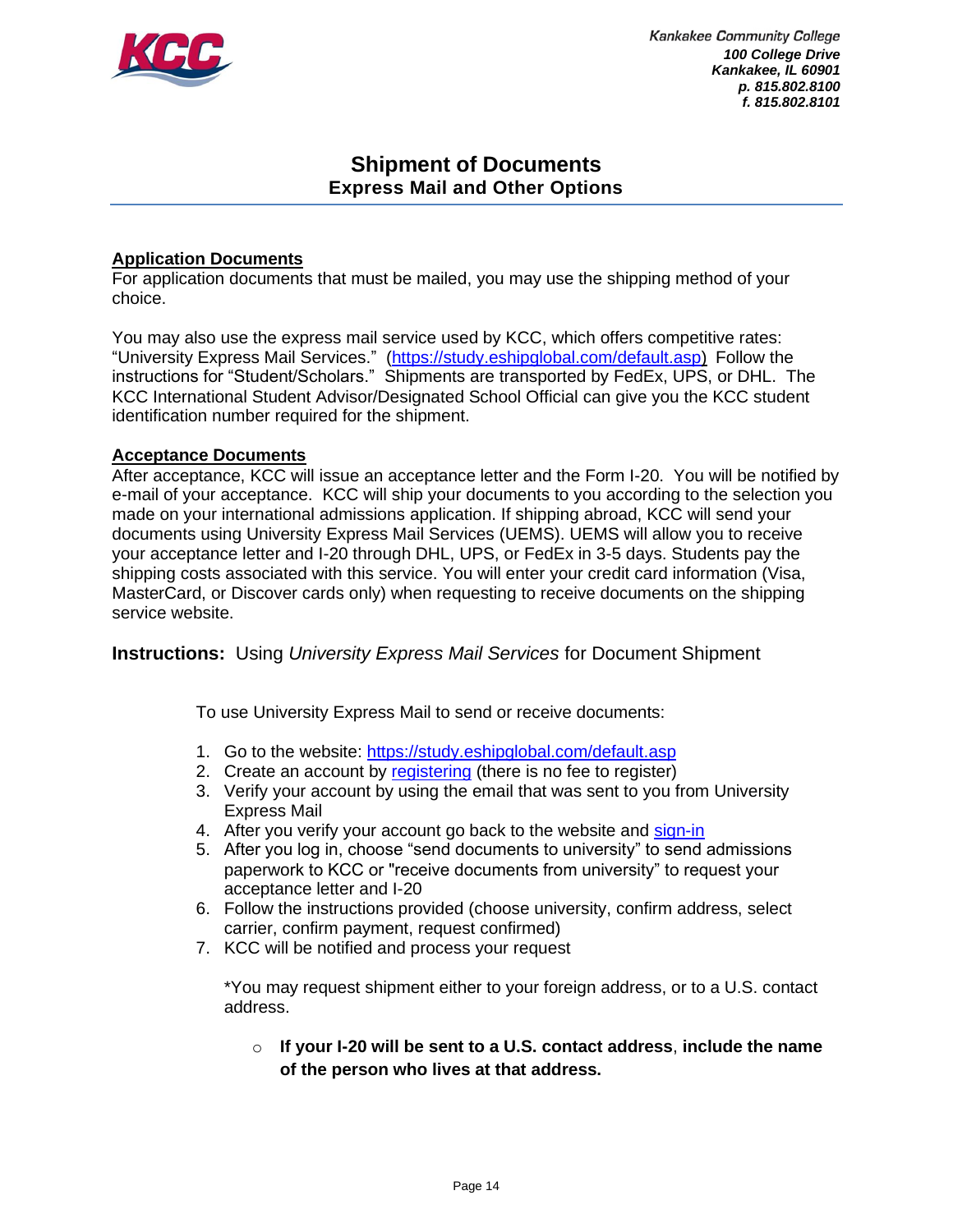

- o Pay close attention to the information submitted, as errors in the credit card information or submitting incorrect or incomplete address information will result in a delay in the mailing of your I-20.
- o If you experience any difficulty in registering and processing the shipment, please use the "Help" link in the site for step-by-step instructions.
- o If you have additional questions about how to use this service, please email [studentsupport@eshipglobal.com](mailto:studentsupport@eshipglobal.com)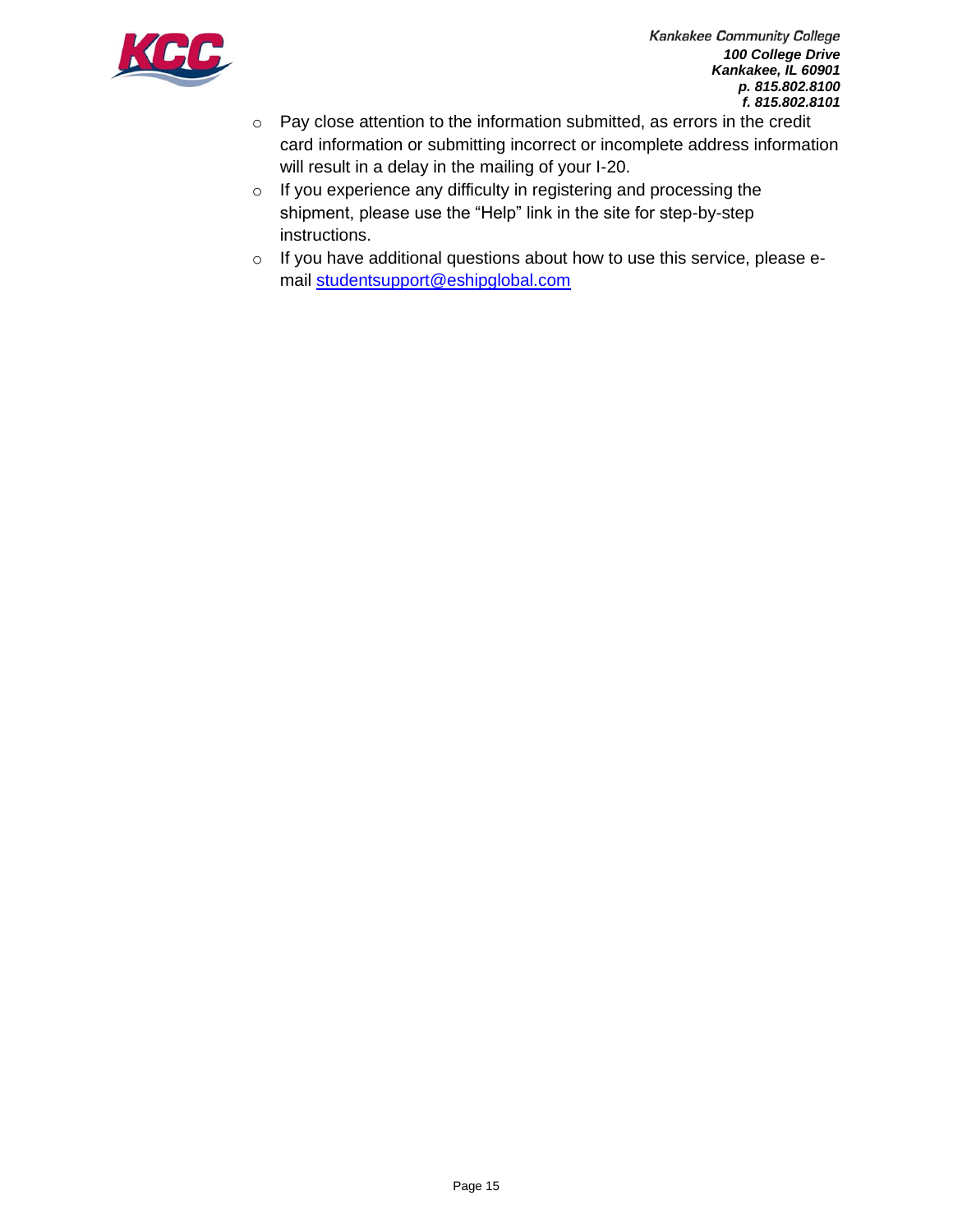

# **Checklist: Summary of Required Application Documents**

**Below is a list of documents that in and out-of-country applicants will be asked to upload while completing the in or out-of-country applicant instructions in the application portal. If documents need to be submitted by mail, it will be noted in red.**

**Forms that must be mailed to KCC should be sent to:**

Office of Admissions and Registration Kankakee Community College 100 College Drive Kankakee, IL 60901-6505 Attn: International Student Services

| $\checkmark$ | <b>ITEM</b>                                                                                                                                                                                                                                                                                                                                                                                                                                                                                                                                                                                                                                                                                                                                                                                                                                                                                                                                                                                                                                                                                                                                                                   |
|--------------|-------------------------------------------------------------------------------------------------------------------------------------------------------------------------------------------------------------------------------------------------------------------------------------------------------------------------------------------------------------------------------------------------------------------------------------------------------------------------------------------------------------------------------------------------------------------------------------------------------------------------------------------------------------------------------------------------------------------------------------------------------------------------------------------------------------------------------------------------------------------------------------------------------------------------------------------------------------------------------------------------------------------------------------------------------------------------------------------------------------------------------------------------------------------------------|
|              | Passport-sized photograph                                                                                                                                                                                                                                                                                                                                                                                                                                                                                                                                                                                                                                                                                                                                                                                                                                                                                                                                                                                                                                                                                                                                                     |
|              | Copy of valid passport                                                                                                                                                                                                                                                                                                                                                                                                                                                                                                                                                                                                                                                                                                                                                                                                                                                                                                                                                                                                                                                                                                                                                        |
|              | Affidavit of Support form with each financial sponsor's original signature. Link to form is provided within the<br>application portal in the in and out-of-country applicant instructions.                                                                                                                                                                                                                                                                                                                                                                                                                                                                                                                                                                                                                                                                                                                                                                                                                                                                                                                                                                                    |
|              | Proof of financial support adequate to pay the costs of attendance and living expenses for one full academic<br>year. See example of original certified bank letter here.                                                                                                                                                                                                                                                                                                                                                                                                                                                                                                                                                                                                                                                                                                                                                                                                                                                                                                                                                                                                     |
|              | <b>Acceptable documents:</b><br>Original (paper) official bank statement OR Original certified letter on official bank letterhead as<br>evidence of sufficient funds to support the student's studies in the U.S.                                                                                                                                                                                                                                                                                                                                                                                                                                                                                                                                                                                                                                                                                                                                                                                                                                                                                                                                                             |
|              | All bank documents must:<br>be on official bank letterhead<br>indicate funds in U.S. dollars<br>be written in English                                                                                                                                                                                                                                                                                                                                                                                                                                                                                                                                                                                                                                                                                                                                                                                                                                                                                                                                                                                                                                                         |
|              | be current within six months of the intended beginning semester<br>$\bullet$<br>have an original signature by a bank official have an official stamp/seal<br>$\bullet$                                                                                                                                                                                                                                                                                                                                                                                                                                                                                                                                                                                                                                                                                                                                                                                                                                                                                                                                                                                                        |
|              | Demonstrate English Proficiency - see page 2 of this packet. Scanned documents do not satisfy testing<br>requirements. Official score reports must be sent directly from the testing company to KCC.                                                                                                                                                                                                                                                                                                                                                                                                                                                                                                                                                                                                                                                                                                                                                                                                                                                                                                                                                                          |
|              | Request official transcripts and certified English translations of all college(s) and high school credit earned in<br>foreign countries be sent to KCC. All official academic records from each secondary school and<br>college/university attended must be submitted regardless of intent to transfer or evaluate. Academic<br>records must include an explanation of the grading or marking system. Credentials/transcripts must show<br>proof of graduation from high school including graduation date (month, day, year). If your transcript<br>does not include a graduation date, an official letter from the high school will be required in addition<br>to your credentials/transcripts. The letter must be on school letterhead and include your first and last<br>name, date of birth, the name, address, and phone number of the high school, and the month, day,<br>and year of graduation with a signature from school administration. Have the letter mailed to the<br>address on the first page of this document. When regional or national examinations are required for<br>graduation, official test results (including evaluation scale) must be submitted. |
|              | If you have not graduated high school before applying, submit unofficial transcripts until you graduate. After                                                                                                                                                                                                                                                                                                                                                                                                                                                                                                                                                                                                                                                                                                                                                                                                                                                                                                                                                                                                                                                                |